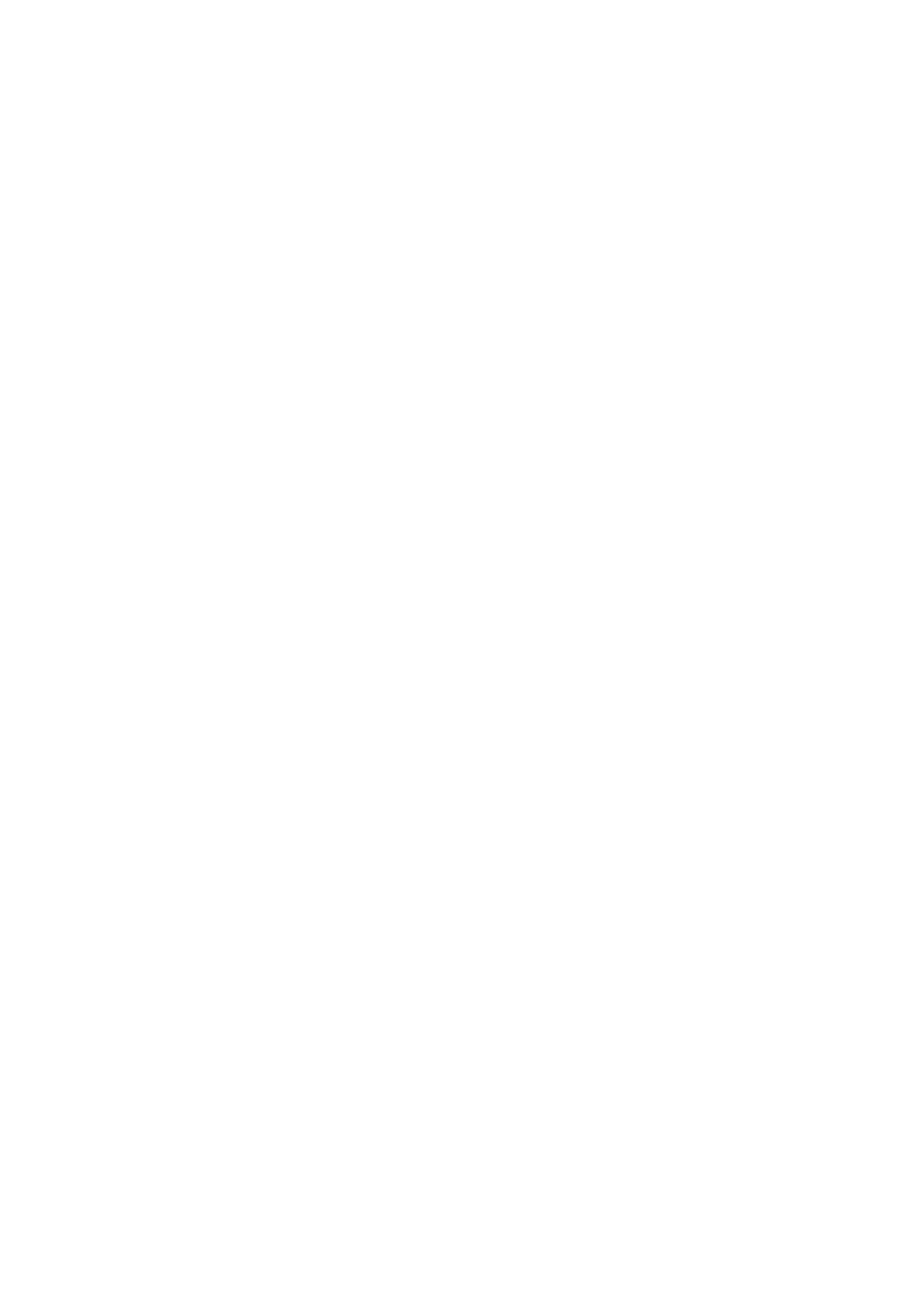

# *Number* 11 *of* 2016

# **PATERNITY LEAVE AND BENEFIT ACT 2016**

# **CONTENTS**

# [PART 1](#page-6-0)

## P[RELIMINARY](#page-6-3) AND GENERAL

## Section

- 1. [Short title and commencement](#page-6-2)
- 2. [Interpretation](#page-6-1)
- 3. [Regulations](#page-10-1)
- 4. [Voidance or modification of certain provisions in agreements](#page-10-0)
- 5. [Expenses](#page-11-3)

# [PART 2](#page-11-2)

## P[ATERNITY](#page-11-1) LEAVE

- 6. [Entitlement to paternity leave](#page-11-0)
- 7. [Notification to employer](#page-12-0)
- 8. [Allocation of paternity leave](#page-14-3)
- 9. [Commencement of paternity leave \(early confinement\)](#page-14-2)
- 10. [Postponement of paternity leave](#page-14-1)
- 11. [Postponement of paternity leave in event of sickness of relevant parent](#page-14-0)
- 12. [Postponement of paternity leave in event of hospitalisation of child](#page-15-0)
- 13. [Relevant parent to whom section 16 of Act of 1994 applies](#page-16-1)
- 14. [Relevant parent to whom section 9 of Act of 1995 applies](#page-16-0)
- 15. [Entitlement of employed surviving parent to leave on death of relevant parent](#page-17-0)
- 16. [Abuse of paternity leave](#page-18-0)
- 17. [Maintenance of records](#page-19-0)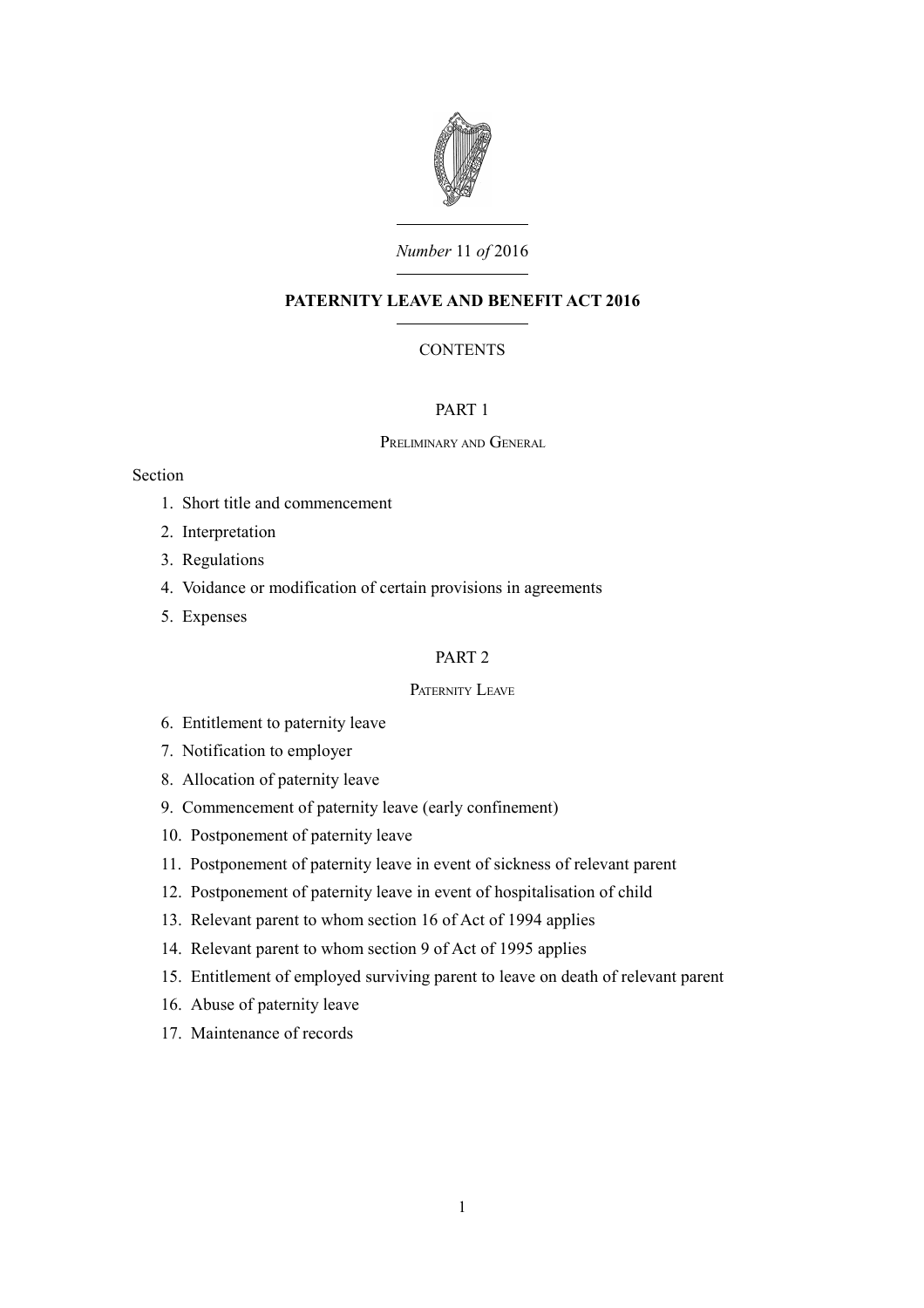# [PART 3](#page-20-3)

#### E[MPLOYMENT](#page-20-2) PROTECTION

- 18. [Interpretation \(Part 3\)](#page-20-1)
- 19. [Preservation or suspension of rights while on paternity leave](#page-20-0)
- 20. [Voidance of certain purported terminations of employment, etc.](#page-21-3)
- 21. [Extension of certain notices of termination of employment or of certain suspensions](#page-21-2)
- 22. [Protection of employees from penalisation](#page-21-1)
- 23. [General right to return to work on expiry of paternity leave](#page-21-0)
- 24. [Notification of intention to return to work](#page-22-0)
- 25. [Postponement of return to work](#page-23-0)
- 26. [Provisions applying where employee not permitted to return to work](#page-24-3)

## [PART 4](#page-24-2)

## R[ESOLUTION](#page-24-1) OF DISPUTES

- 27. [Disputes regarding entitlements under Act](#page-24-0)
- 28. [Decision under section 41 or 44 of Act of 2015](#page-25-1)
- 29. [Burden of proof](#page-25-0)

## [PART 5](#page-26-3)

## P[ATERNITY](#page-26-2) BENEFIT

- 30. [Amendment of section 39 of Act of 2005](#page-26-1)
- 31. [Paternity benefit](#page-26-0)

## [PART 6](#page-34-3)

#### **M[ISCELLANEOUS](#page-34-2)**

- 32. [Amendment of Schedule 3 to Redundancy Payments Act 1967](#page-34-1)
- 33. [Amendment of section 6 of Act of 1977](#page-34-0)
- 34. [Amendment of Act of 1994](#page-35-0)
- 35. [Amendment of Act of 1995](#page-36-0)
- 36. [Amendment of section 126 of Taxes Consolidation Act 1997](#page-37-0)
- 37. [Amendment of Act of 2015](#page-38-0)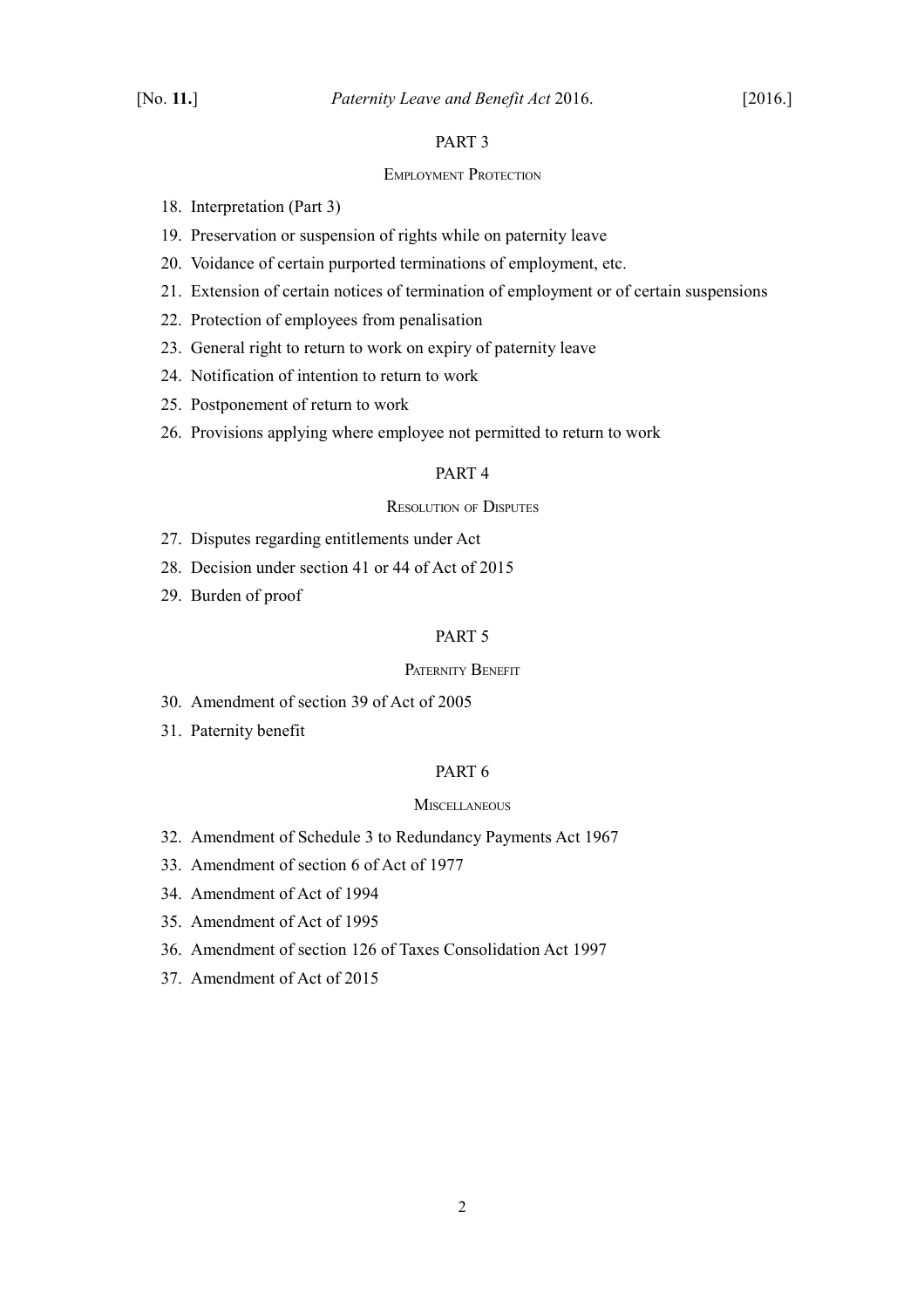#### ACTS REFERRED TO

Adoption Act 2010 (No. 21)

Adoptive Leave Act 1995 (No. 2)

Children and Family Relationships Act 2015 (No. 9)

Civil Partnership and Certain Rights and Obligations of Cohabitants Act 2010 (No. 24)

Civil Registration Act 2004 (No. 3)

Civil Service Regulation Act 1956 (No. 46)

Employment Equality Act 1998 (No. 21)

Industrial Relations Act 1946 (No. 26)

Interpretation Act 2005 (No. 23)

Local Government Act 2001 (No. 37)

Maternity Protection Act 1994 (No. 34)

Medical Practitioners Act 2007 (No. 25)

Minimum Notice and Terms of Employment Act 1973 (No. 4)

Petty Sessions (Ireland) Act 1851 (14 & 15 Vict., c.93)

Protection of Employees (Fixed-Term Work) Act 2003 (No. 29)

Protection of Employees (Part-Time Work) Act 2001 (No. 45)

Protection of Employees (Temporary Agency Work) Act 2012 (No. 13)

Redundancy Payments Act 1967 (No. 21)

Redundancy Payments Acts 1967 to 2014

Social Welfare Consolidation Act 2005 (No. 26)

Taxes Consolidation Act 1997 (No. 39)

Unfair Dismissals Act 1977 (No. 10)

Workplace Relations Act 2015 (No. 16)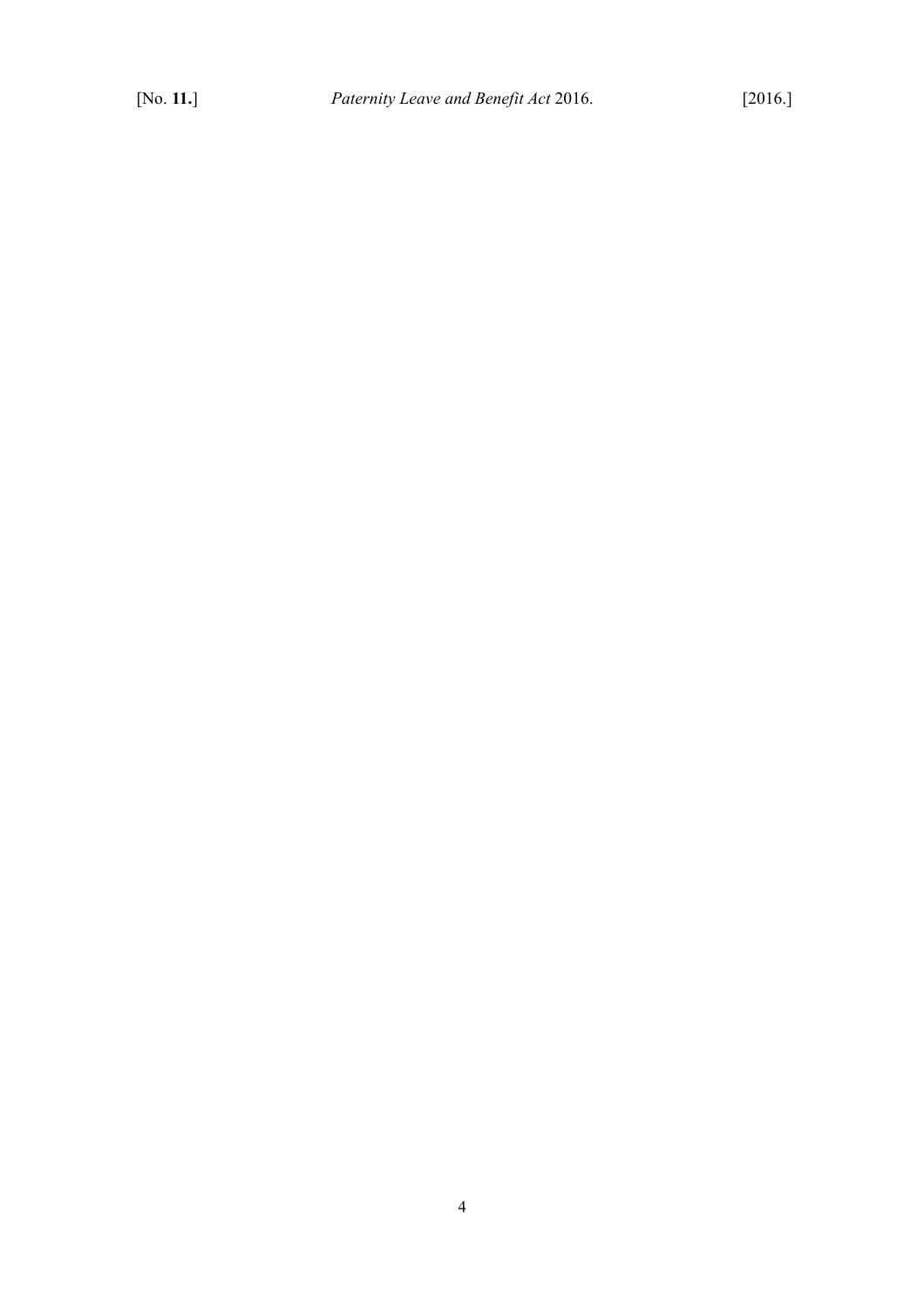

*Number* 11 *of* 2016

# **PATERNITY LEAVE AND BENEFIT ACT 2016**

An Act to entitle certain employees who are relevant parents in relation to a child to employment leave for the purposes of enabling the employee to provide, or assist in the provision of, care to the child or to provide support to the relevant adopting parent or mother of the child, as the case may be, or both; to entitle a surviving parent to employment leave on the death of a relevant parent; to extend the protection against unfair dismissals conferred by the Unfair Dismissals Act 1977; to provide for the payment of paternity benefit to certain persons and, for that purpose, to amend the Social Welfare Consolidation Act 2005; and to provide for related matters.

[27*th July*, 2016]

# **Be it enacted by the Oireachtas as follows:**

# <span id="page-6-0"></span>PART 1

## <span id="page-6-3"></span>PRELIMINARY AND GENERAL

## <span id="page-6-2"></span>**Short title and commencement**

- <span id="page-6-4"></span>**1.** (1) This Act may be cited as the Paternity Leave and Benefit Act 2016.
	- (2) This Act, other than *Part [5](#page-26-4)*, shall come into operation on such day or days as the Minister may appoint by order or orders either generally or with reference to a particular purpose or provision and different days may be so appointed for different purposes or different provisions.
	- (3) *Part [5](#page-26-4)* shall come into operation on such day or days as the Minister for Social Protection may appoint by order or orders either generally or with reference to a particular purpose or provision and different days may be so appointed for different purposes or different provisions.

# <span id="page-6-1"></span>**Interpretation**

<span id="page-6-6"></span><span id="page-6-5"></span>**2.** (1) In this Act—

"Act of 1977" means the Unfair Dismissals Act 1977;

"Act of 1994" means the Maternity Protection Act 1994;

"Act of 1995" means the Adoptive Leave Act 1995;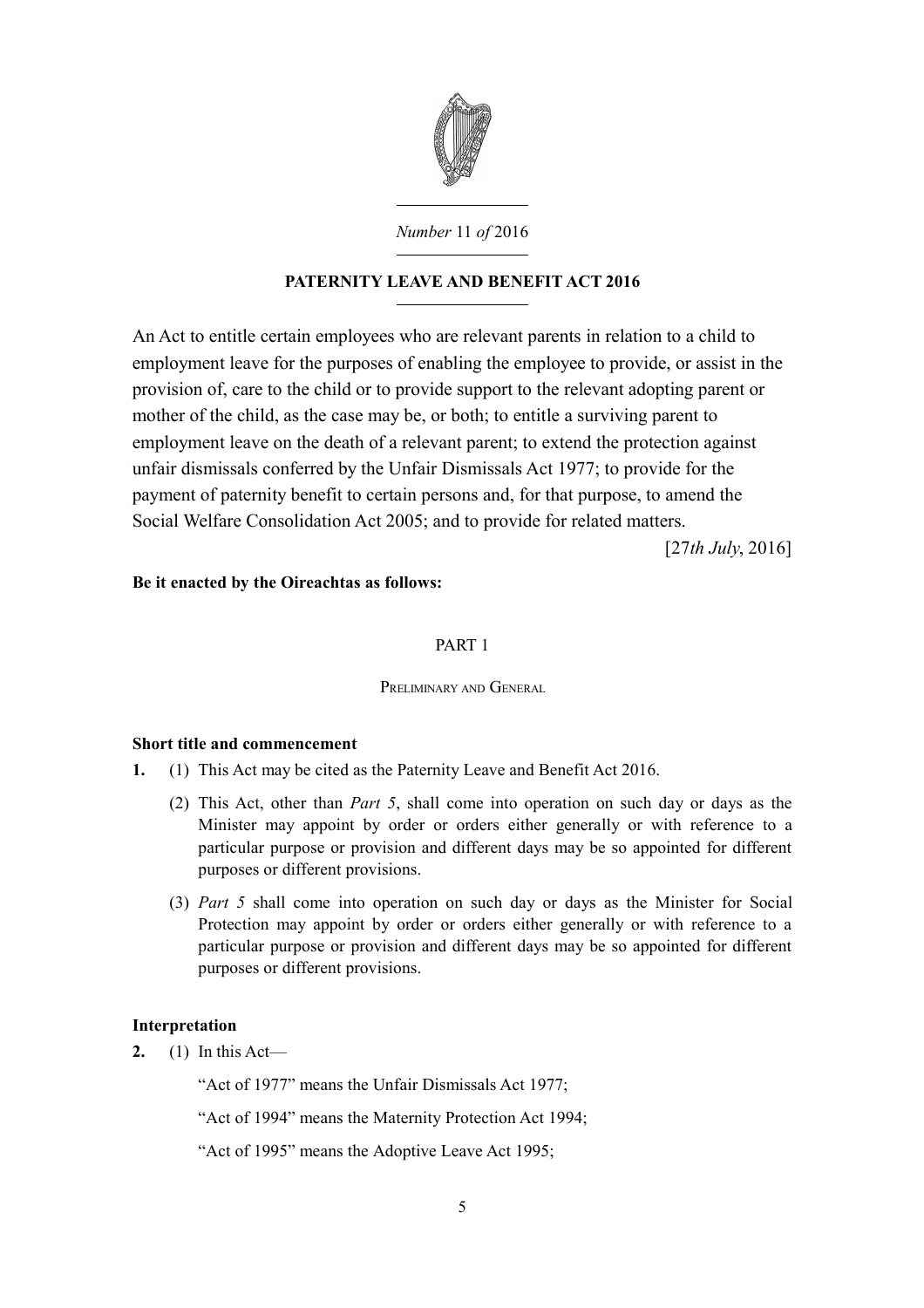"Act of 2005" means the Social Welfare Consolidation Act 2005;

"Act of 2010" means the Adoption Act 2010;

"Act of 2015" means the Workplace Relations Act 2015;

"additional adoptive leave" has the same meaning as it has in the Act of 1995;

"additional maternity leave" has the same meaning as it has in the Act of 1994;

"adjudication officer" means a person appointed under section 40 of the Act of 2015;

"adopting mother" has the same meaning as it has in the Act of 1995;

"adoptive leave" has the same meaning as it has in the Act of 1995;

"birth certificate" means a document issued under section 13(4) of the Civil Registration Act 2004;

"certificate of placement" has the meaning assigned to it by section 13 of the Act of 1995;

"civil partner" shall be construed in accordance with section 3 of the Civil Partnership and Certain Rights and Obligations of Cohabitants Act 2010;

"cohabitant" shall be construed in accordance with section 172(1) of the Civil Partnership and Certain Rights and Obligations of Cohabitants Act 2010;

"contract of employment" means, subject to *subsection [\(2\)—](#page-6-4)*

- <span id="page-7-1"></span>(a) a contract of service or apprenticeship, or
- <span id="page-7-0"></span>(b) any other contract whereby an individual agrees with another person, who is carrying on the business of an employment agency, within the meaning of section 2 of the Protection of Employees (Temporary Agency Work) Act 2012), and is acting in the course of that business, to do or perform personally any work or service for another person (whether or not that other person is a party to the contract),

whether the contract is express or implied and, if express, whether it is oral or in writing;

"date of confinement" shall be construed in accordance with section  $51(1)(b)$  of the Act of 2005;

"day of placement" means the day on which a child who is, or is to be, adopted is placed physically in the care of the relevant adopting parent with a view to the adoption of the child or, in the case of an intercountry adoption effected outside the State where the child has not previously been placed in the care of the relevant adopting parent, the day on which the child has been so placed following the adoption;

"declaration of eligibility and suitability" has the same meaning as it has in the Act of 2010;

"Director General" has the same meaning as it has in the Act of 2015;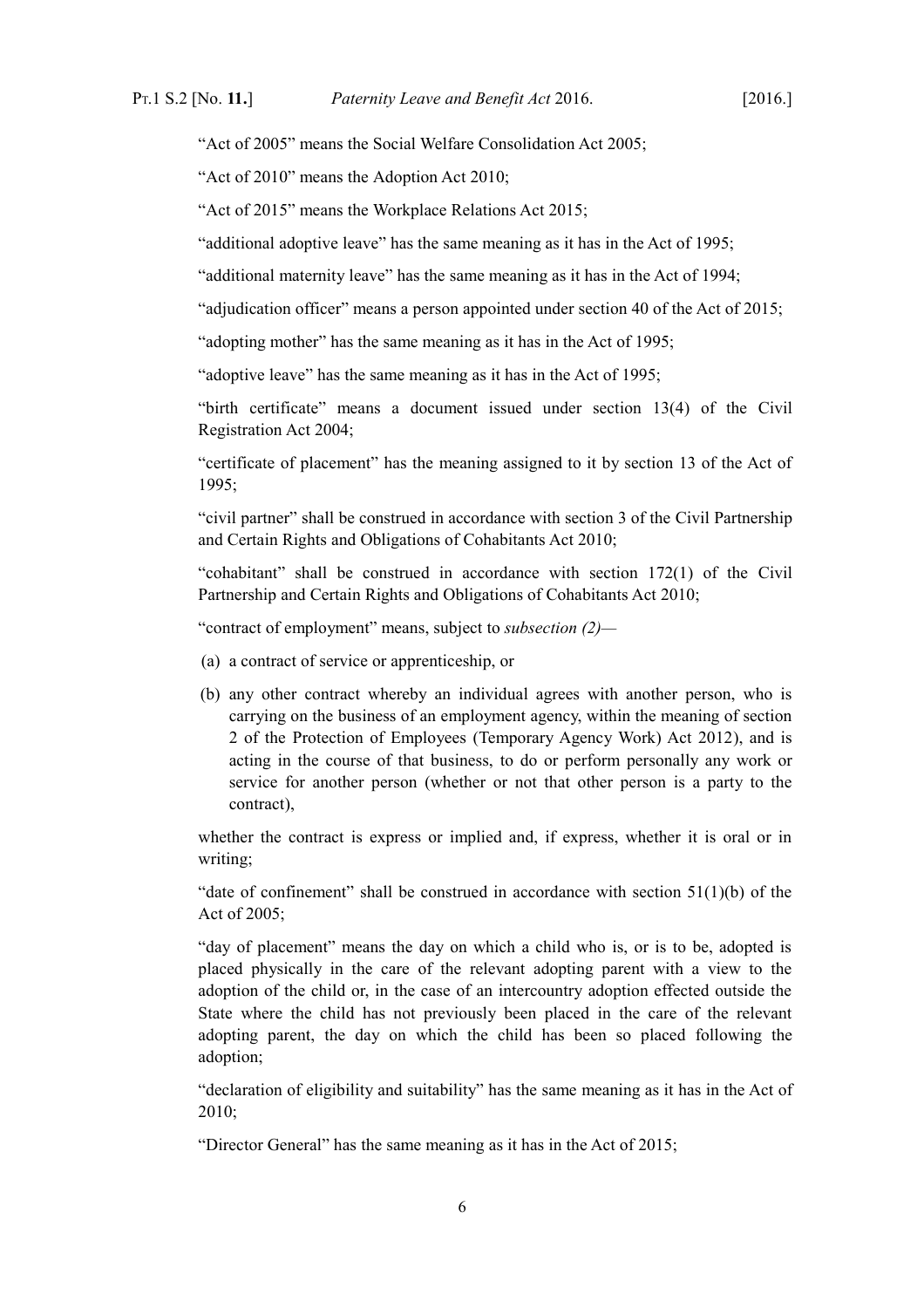"employed adopting mother" has the same meaning as it has in the Act of 1995;

"employee", other than in *section [29](#page-25-2)*, means a person of any age, who has entered into or works under (or, where the employment has ceased, entered into or worked under) a contract of employment and includes a part-time employee and a fixed-term employee;

"employer" in relation to an employee—

- (a) means the person with whom the employee has entered into or for whom the employee works under (or, where the employment has ceased, entered into or worked under) a contract of employment, subject to the qualification that the person who under a contract of employment referred to in *paragraph [\(b\)](#page-7-0)* of the definition of contract of employment is liable to pay the remuneration of the individual concerned in respect of the work or service concerned shall be deemed to be the individual's employer, and
- (b) includes, where appropriate, the successor of the employer or an associated employer of the employer;

"enactment" has the same meaning as it has in the Interpretation Act 2005;

"expected week of confinement" has the meaning assigned to it by section  $47(1)(a)$  of the Act of 2005;

"fixed-term employee" has the same meaning as it has in the Protection of Employees (Fixed-Term Work) Act 2003;

"intercountry adoption effected outside the State" has the same meaning as it has in the Act of 2010;

"Labour Court" means the body established by section 10 of the Industrial Relations Act 1946;

"maternity leave" has the same meaning as it has in the Act of 1994;

"Minister" means the Minister for Justice and Equality;

"part-time employee" has the same meaning as it has in Part 2 of the Protection of Employees (Part-Time Work) Act 2001;

"paternity leave" has the meaning assigned to it by *section [6](#page-11-5)[\(1\)](#page-11-4)*;

"registered medical practitioner" has the same meaning as it has in the Medical Practitioners Act 2007;

"relevant adopting parent", in relation to a child who is, or is to be, adopted, means—

- (a) in the case of a child referred to in *paragraph [\(a\)](#page-9-1)[\(i\)](#page-9-0)* of the definition of relevant parent, the spouse of the relevant parent in relation to that child,
- (b) the adopting mother of the child, or
- (c) the sole male adopter of the child;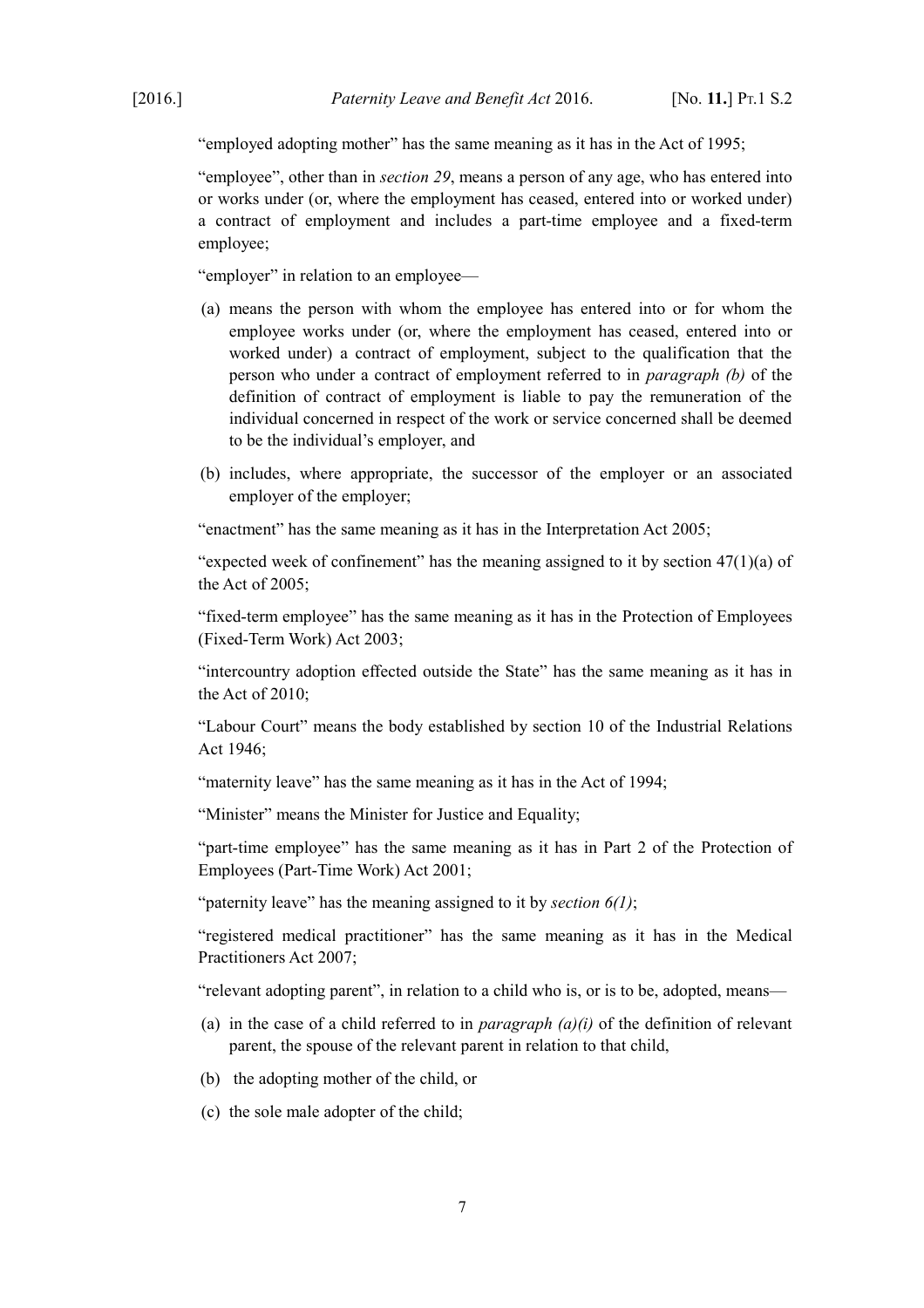"relevant evidence", in relation to an employee, means a medical certificate signed by a registered medical practitioner;

"relevant parent", in relation to a child, means a person (other than the mother of the child) who is—

- <span id="page-9-1"></span><span id="page-9-0"></span>(a) in the case of a child who is, or is to be, adopted—
	- (i) where the child is, or is to be, adopted jointly by a married couple of the same sex, the spouse chosen by that couple to be the relevant parent for the purposes of this Act, or
	- (ii) in any other case, the spouse, civil partner or cohabitant, as the case may be, of the adopting mother or sole male adopter of the child,
	- or
- (b) in any other case—
	- (i) the father of the child,
	- (ii) the spouse, civil partner or cohabitant, as the case may be, of the mother of the child, or
	- (iii) a parent of the child under section 5 of the Children and Family Relationships Act 2015 where the child is a donor-conceived child within the meaning of Part 2 of that Act;

"sole male adopter" has the same meaning as it has in the Act of 1995 and includes, for the purposes of this Act, a person who would be a sole male adopter but for the fact that he is not an employee;

"surviving parent", in relation to a child whose relevant parent has died, means—

- (a) in the case of a child who is, or is to be, adopted, the relevant adopting parent of the child, or
- (b) in any other case, the mother of the child;

"transferred paternity leave" has the meaning assigned to it by *section [15](#page-17-2)[\(1\)](#page-17-1)*.

- (2) For the purposes of this Act—
	- (a) a person holding office under, or in the service of, the State (including a member of the Garda Síochána or the Defence Forces) or otherwise as a civil servant, within the meaning of the Civil Service Regulation Act 1956, shall be deemed to be an employee employed by the State or Government, as the case may be, under a contract of service, and
	- (b) an officer or servant of a local authority for the purposes of the Local Government Act 2001, a harbour authority or the Health Service Executive or a member of staff of an education and training board shall be deemed to be an employee employed by the authority, Executive or board, as the case may be, under a contract of service.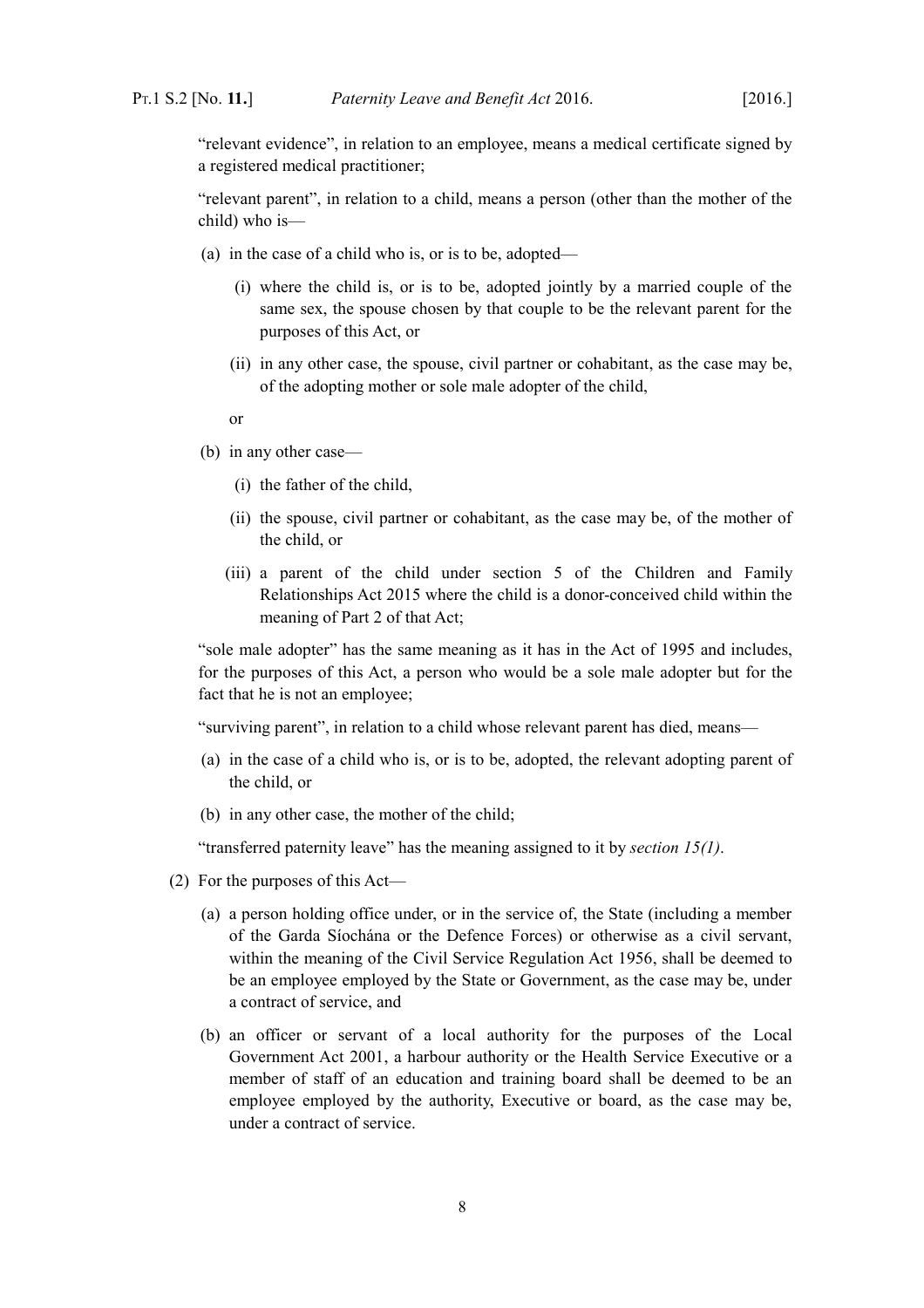- (3) For the purposes of this Act, one employer shall be taken to be associated with another employer—
	- (a) if one is a body corporate of which the other (whether directly or indirectly) has control, or
	- (b) if both are bodies corporate of which a third person (whether directly or indirectly) has control.
- (4) For the purposes of *section [17](#page-19-1)* and *Parts [3](#page-20-4)* and*4*, a reference to paternity leave includes a reference to transferred paternity leave.
- (5) A reference in this Act to a child who is, or is to be, adopted is a reference to a child who is, or is to be, the subject of—
	- (a) an adoption order within the meaning of the Act of 2010, or
	- (b) an intercountry adoption effected outside the State and recognised under that Act.

## <span id="page-10-1"></span>**Regulations**

- <span id="page-10-2"></span>**3.** (1) The Minister may by regulations provide for any matter for the purposes of enabling any provision of this Act to have full effect.
	- (2) The Minister for Jobs, Enterprise and Innovation may by regulations provide for any matter referred to in *section [28](#page-25-3)* as prescribed or to be prescribed and different regulations under this subsection may be made in respect of different classes of matter the subject of the prescribing concerned.
	- (3) Without prejudice to any provisions of this Act, regulations under this section may contain such incidental, supplementary and consequential provisions as appear to the Minister, or where *subsection [\(2\)](#page-10-2)* applies, to the Minister for Jobs, Enterprise and Innovation, to be necessary or expedient for the purposes of the regulations concerned.
	- (4) Every regulation made under this Act shall be laid before each House of the Oireachtas as soon as may be after it is made and, if a resolution annulling the regulation is passed by either such House within the next 21 days on which that House sits after the regulation is laid before it, the regulation shall be annulled accordingly, but without prejudice to the validity of anything previously done under the regulation.

## <span id="page-10-0"></span>**Voidance or modification of certain provisions in agreements**

- **4.** (1) A provision in any agreement shall be void in so far as it purports to exclude or limit the application of any provision of this Act or is inconsistent with any provision of this Act.
	- (2) A provision in any agreement which is or becomes less favourable in relation to an employee than a similar or corresponding entitlement conferred on the employee by this Act shall be deemed to be so modified as to be not less favourable.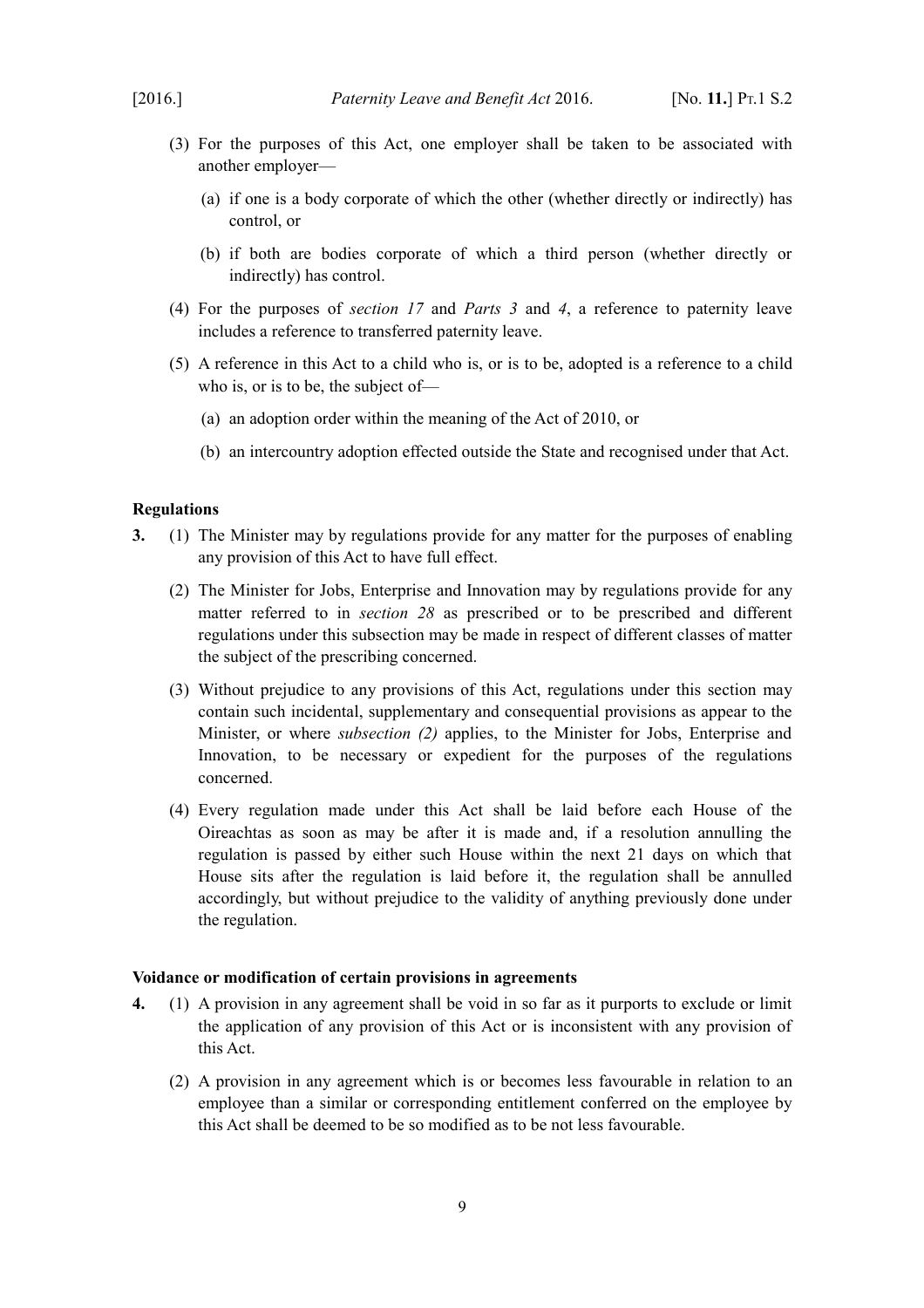- (3) Nothing in this Act shall be construed as prohibiting the inclusion in an agreement of a provision more favourable to an employee than any provision in *Part [2](#page-11-8)*.
- (4) References in this section to an agreement are to any agreement, whether a contract of employment or not and whether made before or after the commencement of this Act.

## <span id="page-11-3"></span>**Expenses**

**5.** The expenses incurred by the Minister in the administration of this Act shall, to such extent as may be sanctioned by the Minister for Public Expenditure and Reform, be paid out of moneys provided by the Oireachtas.

## <span id="page-11-8"></span><span id="page-11-2"></span>PART 2

#### <span id="page-11-1"></span>PATERNITY LEAVE

#### <span id="page-11-0"></span>**Entitlement to paternity leave**

- <span id="page-11-7"></span><span id="page-11-6"></span><span id="page-11-5"></span><span id="page-11-4"></span>**6.** (1) Subject to this Part, an employee who is a relevant parent in relation to a child shall be entitled to 2 weeks' leave from his or her employment, to be known (and referred to in this Act) as "paternity leave", to enable him or her to provide, or assist in the provision of, care to the child or to provide support to the relevant adopting parent or mother of the child, as the case may be, or both.
	- (2) Other than where *section [12](#page-15-1)* applies, the period of leave referred to in *subsection [\(1\)](#page-11-4)* shall comprise a single period of 2 weeks.
	- (3) Subject to *subsection [\(4\)](#page-11-7)*, only one person who is a relevant parent in relation to a child shall be entitled to paternity leave in respect of that child.
	- (4) *Subsection [\(3\)](#page-11-6)* shall not operate to prevent paternity leave from being taken by a relevant parent referred to in *paragraph [\(a\)](#page-7-1)* of the definition of relevant parent in *section [2](#page-6-6)[\(1\)](#page-6-5)* in respect of a child by reason only that paternity leave has prior to the adoption of the child, been taken in respect of that child by a person other than that relevant parent.
	- (5) Where the birth of a child is part of a multiple birth or a person adopts 2 or more children at the same time, a person who is a relevant parent in relation to the children concerned shall only be entitled to one period of paternity leave under this section in respect of the children concerned.
	- (6) *Subsection [\(1\)](#page-11-4)* applies—
		- (a) in the case of a child who is, or is to be, adopted where the day of placement in respect of the child falls on or after 1 September 2016, or
		- (b) in any other case, where the date of confinement in respect of the child falls on or after 1 September 2016.
	- (7) A person may not avail of paternity leave under this Act where the person avails of adoptive leave under section 6 of the Act of 1995.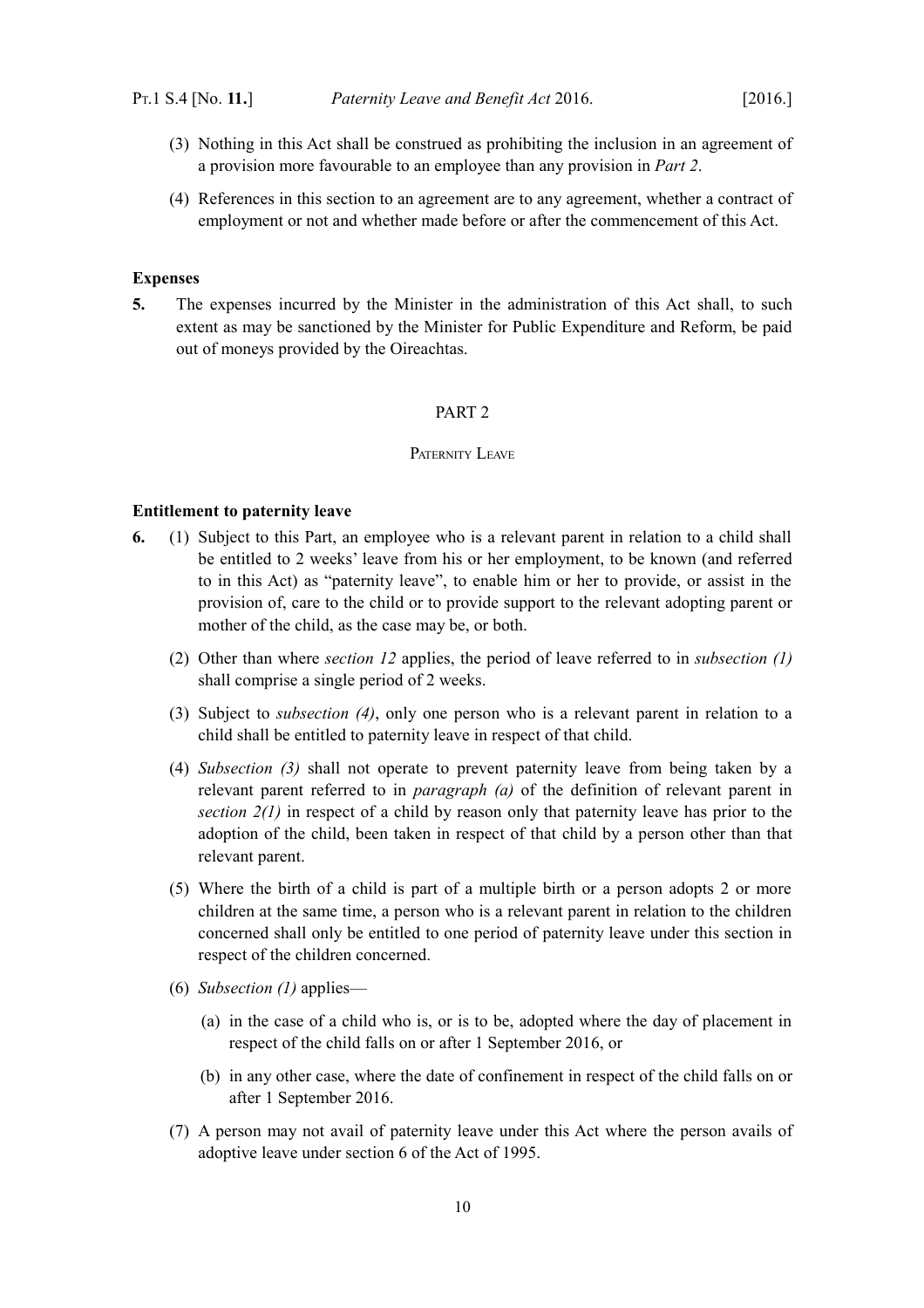## <span id="page-12-0"></span>**Notification to employer**

- <span id="page-12-8"></span><span id="page-12-7"></span><span id="page-12-6"></span><span id="page-12-5"></span><span id="page-12-4"></span><span id="page-12-3"></span><span id="page-12-2"></span><span id="page-12-1"></span>**7.** (1) Subject to this section and *sections [9](#page-14-4)*, *[13](#page-16-4)[\(2\)](#page-16-3)* and *[14](#page-16-2)[\(2\)](#page-17-3)*, entitlement to paternity leave shall be subject to an employee who is a relevant parent in relation to a child having notified in writing and in accordance with *subsection [\(2\)](#page-12-1)* or *[\(5\)](#page-13-1)* his or her employer (or caused his or her employer to be so notified) of his or her intention to take paternity leave.
	- (2) A notification referred to in *subsection [\(1\)](#page-12-2)* may be given—
		- (a) in the case of a child who is, or is to be, adopted, as soon as reasonably practicable but not later than 4 weeks before the expected day of placement, or
		- (b) in any other case, as soon as reasonably practicable but not later than 4 weeks before the expected week of confinement of the expectant mother concerned.
	- (3) A relevant parent who has given a notification to his or her employer in accordance with *subsection [\(2\)](#page-12-1)* shall, other than where *subsection [\(4\)](#page-13-0)* applies—
		- (a) in the case of an adoption, other than an intercountry adoption effected or to be effected outside the State, cause his or her employer to be—
			- (i) notified in writing as soon as reasonably practicable of the expected day of placement, and
			- (ii) supplied as soon as reasonably practicable but not later than 4 weeks after the day of placement with a copy of the certificate of placement that the employed adopting mother or sole male adopter concerned, as the case may be, has supplied to her or his employer, as the case may be, under section 7(1)(c) of the Act of 1995,
		- (b) in the case of an intercountry adoption effected or to be effected outside the State, cause his or her employer to be—
			- (i) notified in writing as soon as reasonably practicable of the expected day of placement,
			- (ii) supplied before the expected day of placement, if not already so supplied, with a copy of an applicable declaration of eligibility and suitability that the employed adopting mother or sole male adopter concerned, as the case may be, has supplied to his or her employer, as the case may be, under section 7(2)(c) of the Act of 1995, and
			- (iii) supplied as soon as reasonably practicable after the day of placement with particulars in writing of the placement,
			- or
		- (c) in any other case, at the time of the notification or as soon as reasonably practicable afterwards, give to his or her employer or produce for his or her employer's inspection a copy of the medical, or other appropriate, certificate confirming the pregnancy of the expectant mother concerned and specifying the expected week of confinement of the expectant mother concerned that she has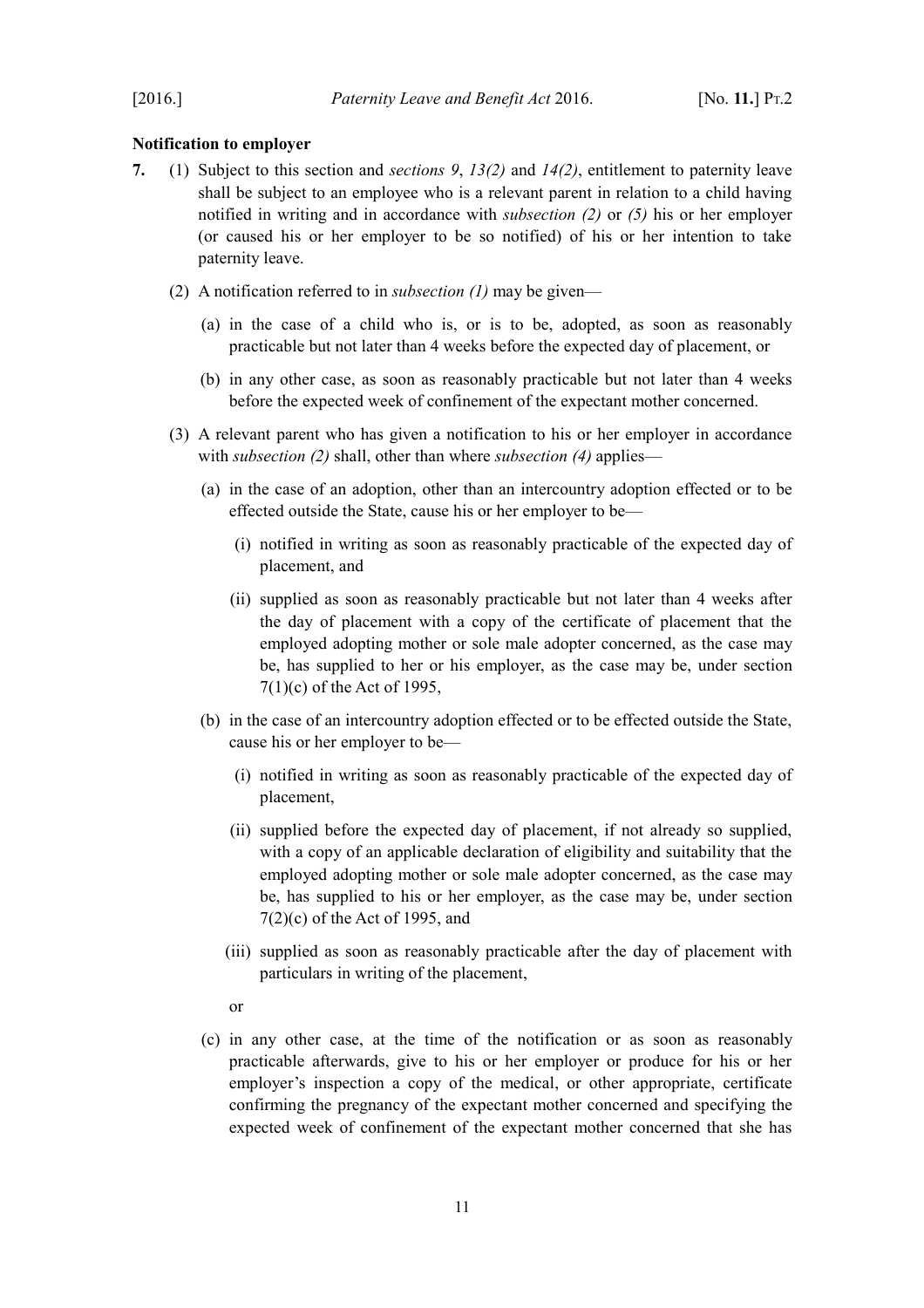given to, or produced for the inspection of, her employer under section 9 of the Act of 1994.

- <span id="page-13-3"></span><span id="page-13-0"></span>(4) A relevant parent who has given a notification to his or her employer in accordance with *subsection [\(2\)](#page-12-1)* shall—
	- (a) in the case of an adoption where the adopting mother or sole male adopter concerned, as the case may be, is not an employee or the relevant parent concerned is a relevant parent referred to in *paragraph [\(a\)](#page-9-1)[\(i\)](#page-9-0)* of the definition of relevant parent in *section [2](#page-6-6)[\(1\)](#page-6-5)*, cause his or her employer to be—
		- (i) notified in writing as soon as reasonably practicable of the expected day of placement,
		- (ii) supplied before the expected day of placement, if not already supplied, with a copy of an applicable declaration of eligibility and suitability, and
		- (iii) supplied as soon as reasonably practicable after the day of placement with particulars in writing of the placement,

<span id="page-13-2"></span>or

- (b) in any other case, and where the expectant mother is not an employee, at the time of the notification or as soon as reasonably practicable afterwards cause his or her employer to be supplied with a statement signed by a registered medical practitioner confirming the pregnancy of the expectant mother concerned and specifying the expected week of confinement of the expectant mother concerned.
- <span id="page-13-1"></span>(5) An employee who has not given a notification to his or her employer in accordance with *subsection [\(2\)](#page-12-1)* or who having given such notification has revoked it under *subsection [\(7\)](#page-13-4)* may notify the employer concerned (or cause the employer concerned to be so notified) of his or her intention to take paternity leave not later than 4 weeks before the commencement of such leave.
- (6) A relevant parent who has given a notification to his or her employer in accordance with *subsection [\(5\)](#page-13-1)* shall at the time of the notification or as soon as reasonably practicable afterwards cause his or her employer to be supplied with—
	- (a) in the case of an adoption, other than an intercountry adoption effected or to be effected outside the State or an adoption to which *subsection [\(4\)](#page-13-0)[\(a\)](#page-13-3)* applies, a copy of the certificate referred to in *subsection [\(3\)](#page-12-5)[\(a\)](#page-12-7)[\(ii\)](#page-12-6)*,
	- (b) in the case of an intercountry adoption effected or to be effected outside the State, other than an adoption to which *subsection [\(4\)](#page-13-0)[\(a\)](#page-13-3)* applies, the particulars referred to in *subsection [\(3\)](#page-12-5)[\(b\)](#page-12-4)[\(iii\)](#page-12-3)*,
	- (c) in the case of an adoption to which *subsection [\(4\)](#page-13-0)[\(a\)](#page-13-3)* applies, the particulars referred to in *subsection [\(4\)](#page-13-0)[\(a\)](#page-13-3)[\(iii\)](#page-13-2)*, or
	- (d) in any other case, a copy of the birth certificate issued to the child concerned.
- <span id="page-13-4"></span>(7) A notification under this section may be revoked by a further notification in writing by the employee concerned to his or her employer.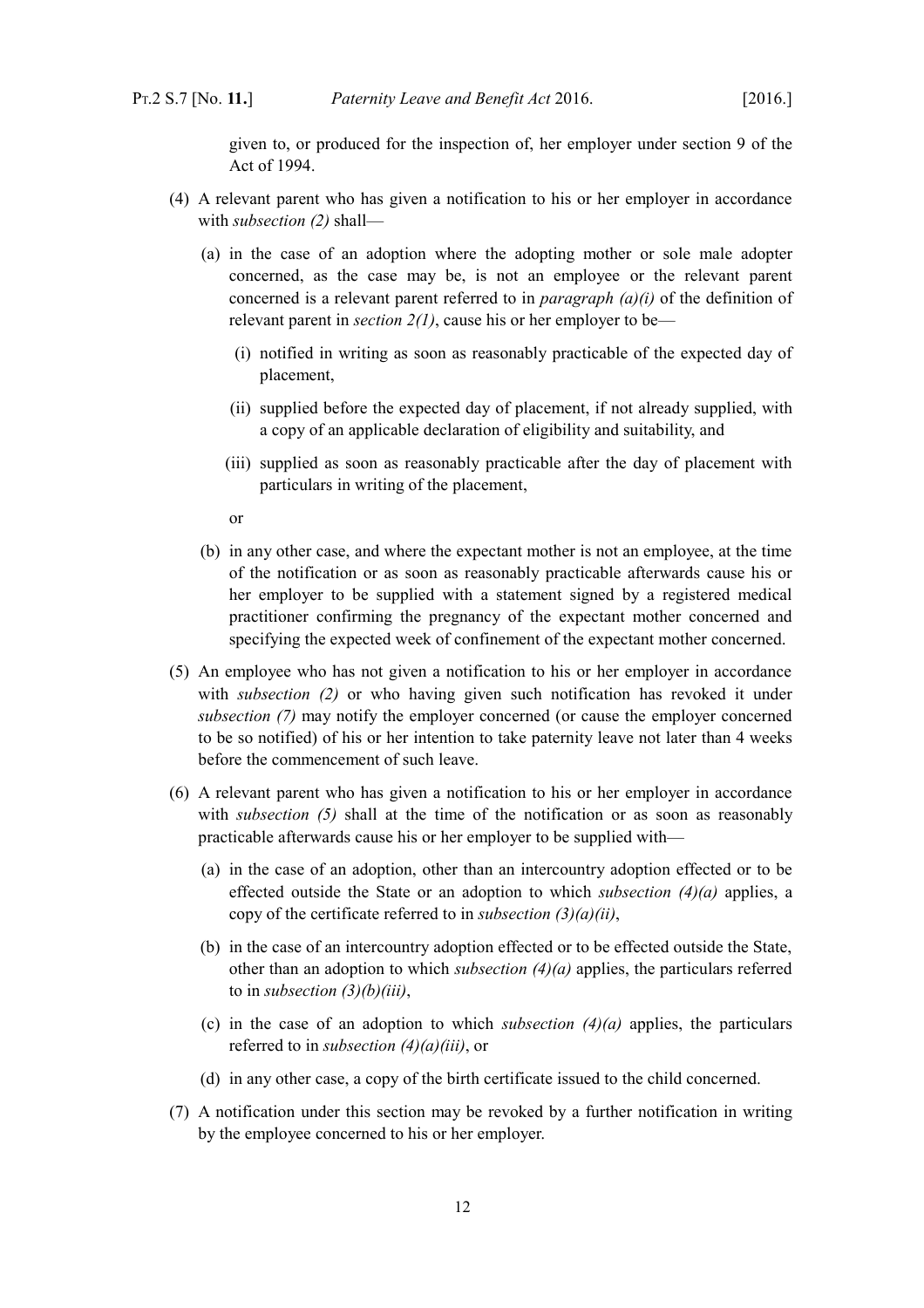## <span id="page-14-3"></span>**Allocation of paternity leave**

- **8.** (1) Subject to this section, *section [10](#page-14-5)* and *sections [12](#page-15-1)* to *[14](#page-16-2)*, the period of paternity leave shall commence on such day as the relevant parent selects in his or her notification given in accordance with *subsection [\(2\)](#page-12-1)* or *[\(5\)](#page-13-1)* of *section [7](#page-12-8)*, being not earlier than the date of confinement or day of placement, as the case may be, and not later than 26 weeks after such date or day.
	- (2) Where a relevant parent is employed under a contract of employment for a fixed term and that term expires before the day which, apart from this subsection, would be the last day of his or her paternity leave, then—
		- (a) notwithstanding any other provision in this Part, the last day of his or her paternity leave shall be the day on which the term expires, and
		- (b) nothing in this Part shall affect the termination of the relevant parent's contract of employment on that day.

# <span id="page-14-2"></span>**Commencement of paternity leave (early confinement)**

<span id="page-14-4"></span>**9.** Where the date of confinement occurs in a week that is 4 weeks or more before the expected date of confinement, the relevant parent in relation to the child concerned shall, where the circumstances so require, be deemed to have complied with *section [7](#page-12-8)* if the notification required by that section is given in the period of 7 days commencing on the date of confinement.

#### <span id="page-14-1"></span>**Postponement of paternity leave**

<span id="page-14-5"></span>**10.** Where, as the case may be, the day of placement is postponed or the date of confinement occurs after the date selected by a relevant parent in his or her notification given in accordance with *subsection [\(2\)](#page-12-1)* or *[\(5\)](#page-13-1)* of *section [7](#page-12-8)*, the relevant parent shall be entitled to select another date on which the paternity leave shall commence.

#### <span id="page-14-0"></span>**Postponement of paternity leave in event of sickness of relevant parent**

- <span id="page-14-7"></span><span id="page-14-6"></span>**11.** (1) Where a relevant parent who has complied with *subsection [\(2\)](#page-12-1)* or *[\(5\)](#page-13-1)* of *section [7](#page-12-8)*, *section*  $13(2)$  $13(2)$  or  $14(2)$  $14(2)$ , as the case may be, becomes sick prior to the commencement of his or her paternity leave and wishes to postpone the paternity leave, he or she may, by notice in writing given to his or her employer as soon as reasonably practicable after becoming sick and accompanied by the relevant evidence in respect of the sickness, postpone the taking of the leave to such time as the relevant parent is no longer sick and the entitlement to such leave (in this section referred to as "postponed leave") is subject to the relevant parent concerned having, subject to *subsection [\(5\)](#page-15-2)*, notified his or her employer in writing (or caused his or her employer to be so notified) as soon as reasonably practicable but not later than the day on which the postponed leave begins of his or her intention to commence such leave.
	- (2) Where a relevant parent is absent from work due to the postponement of paternity leave under this section, such absence shall be treated in the same manner as any absence from work of the relevant parent due to sickness.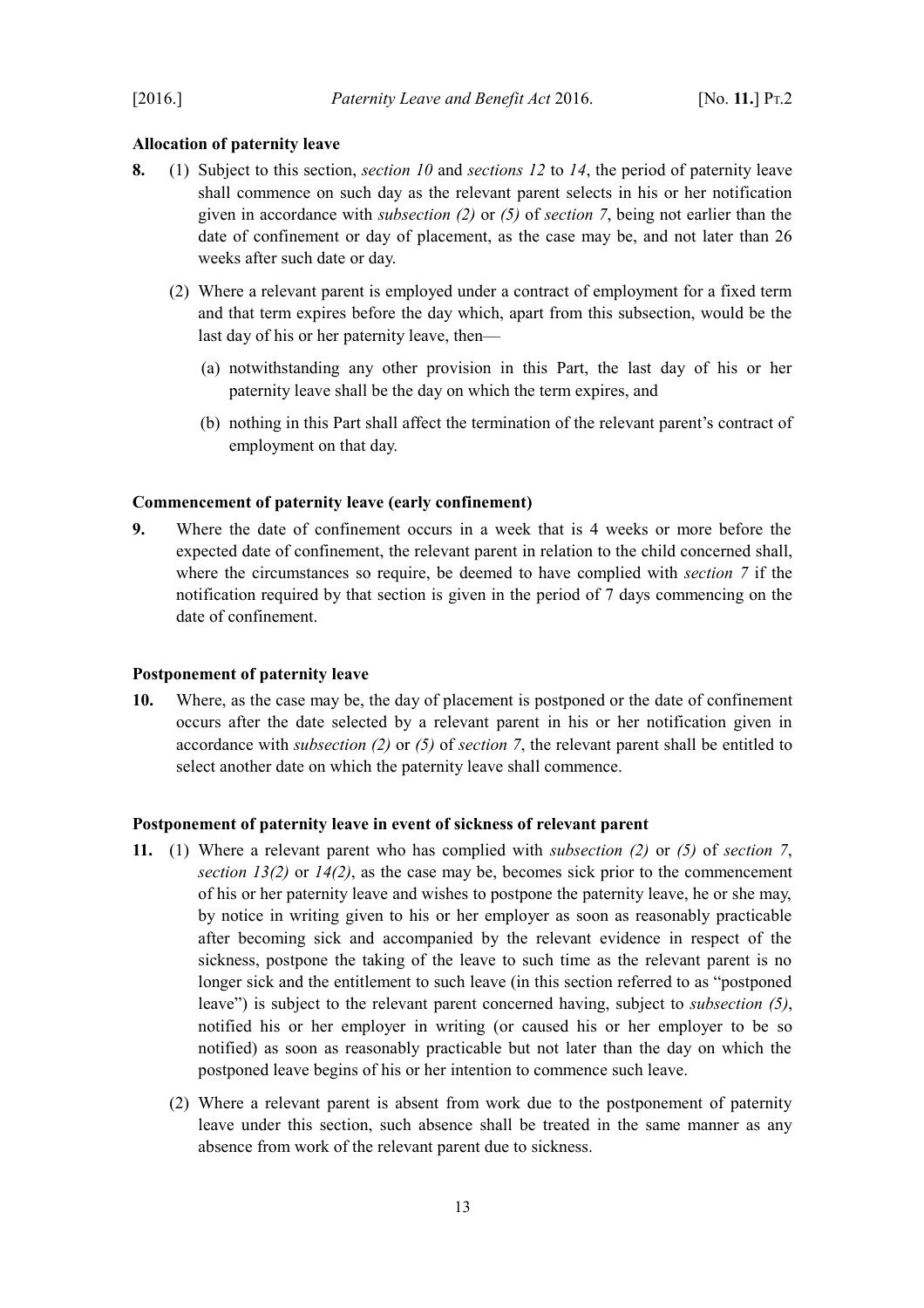- <span id="page-15-7"></span>(3) A period of postponed leave shall, other than where *section [13](#page-16-4)[\(1\)](#page-16-6)* or *[14](#page-16-2)[\(1\)](#page-16-5)* applies, end not later than 28 weeks after the date of confinement or day of placement, as the case may be.
- (4) Where *section [13](#page-16-4)[\(1\)](#page-16-6)* or *[14](#page-16-2)[\(1\)](#page-16-5)* applies, the period of postponed leave shall commence not later than 7 days after the relevant parent is no longer sick or on such other date as may be agreed between the relevant parent and the employer.
- <span id="page-15-2"></span>(5) An employer may waive the right to receive a notification in accordance with *subsection [\(1\)](#page-14-6)*.
- (6) A notification under *subsection [\(1\)](#page-14-6)* may be revoked by a further notification in writing given by or on behalf of the relevant parent concerned to his or her employer within the period specified in that subsection for the giving of the notification concerned.

#### <span id="page-15-0"></span>**Postponement of paternity leave in event of hospitalisation of child**

- <span id="page-15-6"></span><span id="page-15-5"></span><span id="page-15-4"></span><span id="page-15-3"></span><span id="page-15-1"></span>**12.** (1) Subject to *subsection [\(2\)](#page-15-4)*, a relevant parent who is entitled to, or is on, paternity leave may, if the child in connection with whose birth or adoption he or she is entitled to, or is on, the leave concerned (in this section referred to as "the child") is hospitalised, request in writing (or cause a written request to be submitted to) his or her employer to postpone the leave or part of it as may be appropriate.
	- (2) An employer who receives a request under *subsection [\(1\)](#page-15-5)* may agree to postpone the leave concerned and, if the employer does so—
		- (a) the relevant parent concerned shall continue to work or, as the case may be, shall return to work on a date agreed by him or her and the employer that is not later than the date on which the leave concerned is due to end in accordance with the notification given by the relevant parent to the employer in accordance with *subsection [\(2\)](#page-12-1)* or *[\(5\)](#page-13-1)* of *section [7](#page-12-8)*, *section [13](#page-16-4)[\(2\)](#page-16-3)* or *[14](#page-16-2)[\(2\)](#page-17-3)*, as the case may be,
		- (b) the leave concerned shall be postponed with effect from the date agreed under *paragraph [\(a\)](#page-15-3)*,
		- (c) the relevant parent concerned shall, subject to *subsection [\(4\)](#page-15-6)*, be entitled to the leave concerned or part of it, as the case may be, not taken by him or her by reason of the postponement (in this section referred to as "postponed leave"), and
		- (d) the postponed leave is to be taken in one continuous period commencing not later than 7 days after the discharge of the child from hospital or such other date as may be agreed between the relevant parent and the employer.
	- (3) An employer who receives a request under *subsection [\(1\)](#page-15-5)* shall notify the relevant parent concerned in writing of the employer's decision in relation to the request as soon as reasonably practicable following the receipt of it.
	- (4) Where, following the postponement of leave under this section, an employee returns to work in accordance with *subsection [\(2\)](#page-15-4)[\(a\)](#page-15-3)* and during the period of the postponement he or she is absent from work due to sickness, the employee shall be deemed to commence postponed leave on the first day of such absence unless he or she notifies his or her employer in writing (or causes his/her employer to be so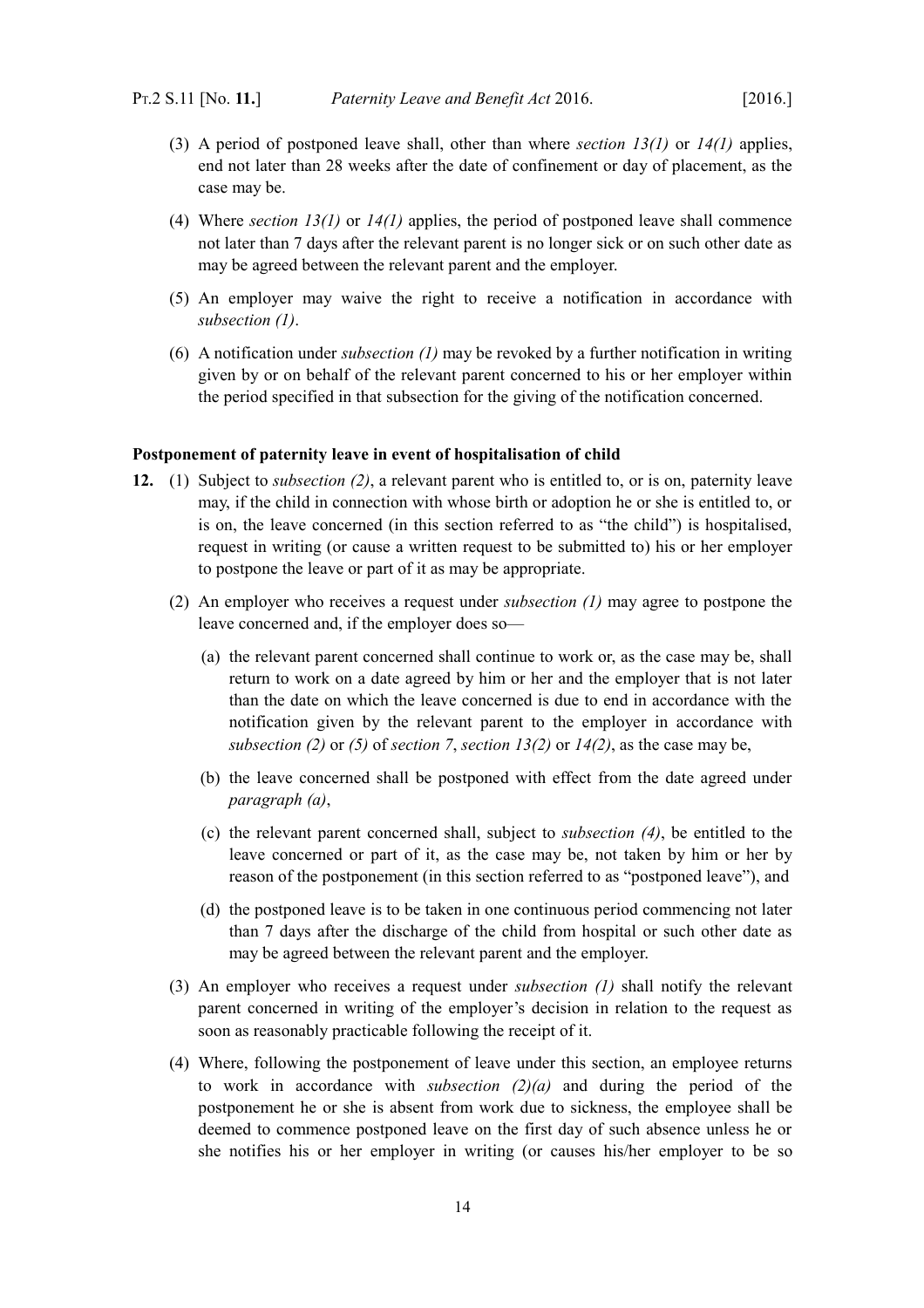notified) as soon as reasonably practicable that he or she does not wish to commence such leave and, following such notification—

- (a) the absence from work of the employee due to sickness shall be treated in the same manner as any absence from work of the employee due to sickness, and
- (b) the employee shall not be entitled to the postponed leave.
- <span id="page-16-8"></span>(5) Entitlement to postponed leave shall, subject to *subsection [\(6\)](#page-16-9)*, be subject to a relevant parent having notified his or her employer in writing (or caused his/her employer to be so notified) as soon as reasonably practicable but not later than the day on which the leave begins of his or her intention to commence such leave.
- <span id="page-16-9"></span>(6) An employer may waive the right to receive a notification in accordance with *subsection [\(5\)](#page-16-8)*.
- (7) A notification under *subsection [\(5\)](#page-16-8)* may be revoked by a further notification in writing given by or on behalf of the relevant parent concerned to his or her employer within the period specified in that subsection for the giving of the notification concerned.

#### <span id="page-16-1"></span>**Relevant parent to whom section 16 of Act of 1994 applies**

- <span id="page-16-6"></span><span id="page-16-4"></span>**13.** (1) Subject to *subsection [\(2\)](#page-16-3)*, a relevant parent who—
	- (a) is entitled under this Act to paternity leave and has not taken such leave, and
	- (b) becomes entitled to leave under section 16(1) of the Act of 1994,

<span id="page-16-7"></span>may take paternity leave immediately after the end of the leave referred to in *paragraph [\(b\)](#page-16-7)* or, where that leave is postponed under section 16B of the Act of 1994, the resumed leave taken by the relevant parent.

- <span id="page-16-3"></span>(2) Entitlement to paternity leave under *subsection [\(1\)](#page-16-6)* shall be subject to the relevant parent concerned having notified in writing his or her employer (or caused his or her employer to be so notified) not later than the day on which such leave begins of his or her intention to take the leave concerned.
- (3) A notification under *subsection [\(2\)](#page-16-3)* may be revoked by a further notification in writing given by or on behalf of the relevant parent concerned to his or her employer within the period specified in that subsection for the giving of the notification concerned.

#### <span id="page-16-0"></span>**Relevant parent to whom section 9 of Act of 1995 applies**

- <span id="page-16-5"></span><span id="page-16-2"></span>**14.** (1) Subject to *subsection [\(2\)](#page-17-3)*, a relevant parent who—
	- (a) is entitled under this Act to paternity leave and has not taken such leave, and
	- (b) becomes entitled under section  $9(1)(a)$  of the Act of 1995 to adoptive leave,

may take paternity leave immediately after the end of the adoptive leave or, where the adoptive leave is postponed under section 11C of the Act of 1995, the postponed leave taken by the relevant parent.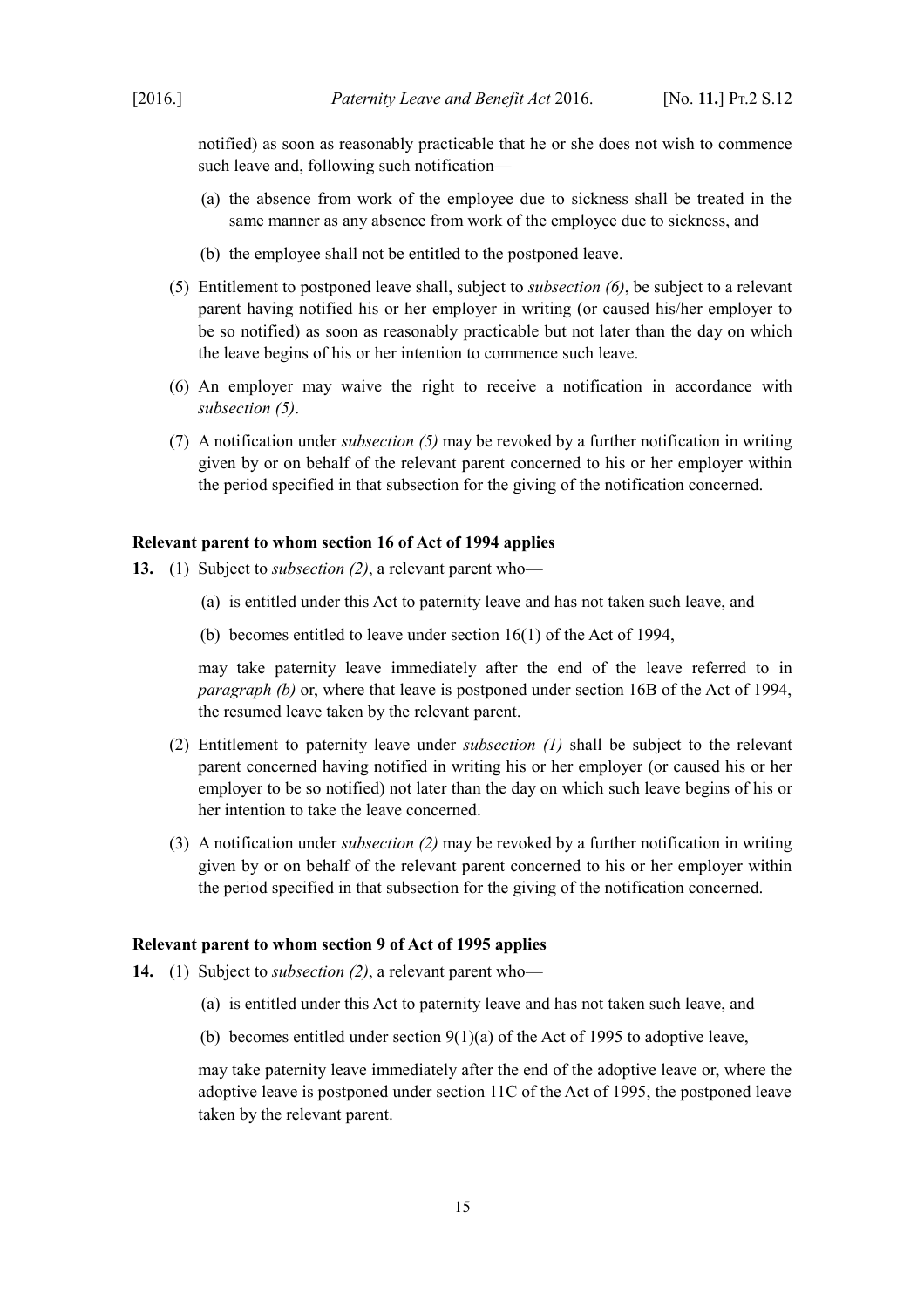- <span id="page-17-3"></span>(2) Entitlement to paternity leave under *subsection [\(1\)](#page-16-5)* shall be subject to the relevant parent concerned having notified in writing his or her employer (or caused his or her employer to be so notified) not later than the day on which such leave begins of his or her intention to take the leave concerned.
- (3) A notification under *subsection [\(2\)](#page-17-3)* may be revoked by a further notification in writing given by or on behalf of the relevant parent concerned to his or her employer within the period specified in that subsection for the giving of the notification concerned.

#### <span id="page-17-0"></span>**Entitlement of employed surviving parent to leave on death of relevant parent**

- <span id="page-17-2"></span><span id="page-17-1"></span>**15.** (1) Where a relevant parent entitled to paternity leave in relation to a child dies before the expiry of the twenty-eighth week following the date of confinement or day of placement, as the case may be, the employed surviving parent of the child shall be entitled to leave (in this section referred to as "transferred paternity leave") from his or her employment, to enable him or her to provide, or assist in the provision of, care to the child, for—
	- (a) where the relevant parent was an employee, a period of 2 weeks or, if applicable, such shorter period of paternity leave that remained to be taken by the relevant parent under this Act at the time of his or her death, and
	- (b) in all other cases, a period of 2 weeks.
	- (2) A period of transferred paternity leave shall commence—
		- (a) in the case of a surviving parent entitled to maternity leave under the Act of 1994, immediately after the end of the maternity leave concerned,
		- (b) in the case of a surviving parent entitled to adoptive leave under section 6 of the Act of 1995, immediately after the end of the adoptive leave concerned, or
		- (c) in any other case, within 7 days of the death of the relevant parent concerned or, where applicable, on the day of placement, whichever is the later.
	- (3) Entitlement to transferred paternity leave shall be subject to the surviving parent concerned—
		- (a) notifying his or her employer in writing (or causing his or her employer to be so notified) not later than the day on which the transferred paternity leave begins of—
			- (i) the death of the relevant parent,
			- (ii) his or her intention to take transferred paternity leave, and
			- (iii) the length of the leave to which he or she believes he or she is so entitled under this Act,

<span id="page-17-5"></span><span id="page-17-4"></span>and

(b) if requested by his or her employer, causing his or her employer to be supplied, as soon as reasonably practicable, with a copy of the death certificate made in respect of the relevant parent.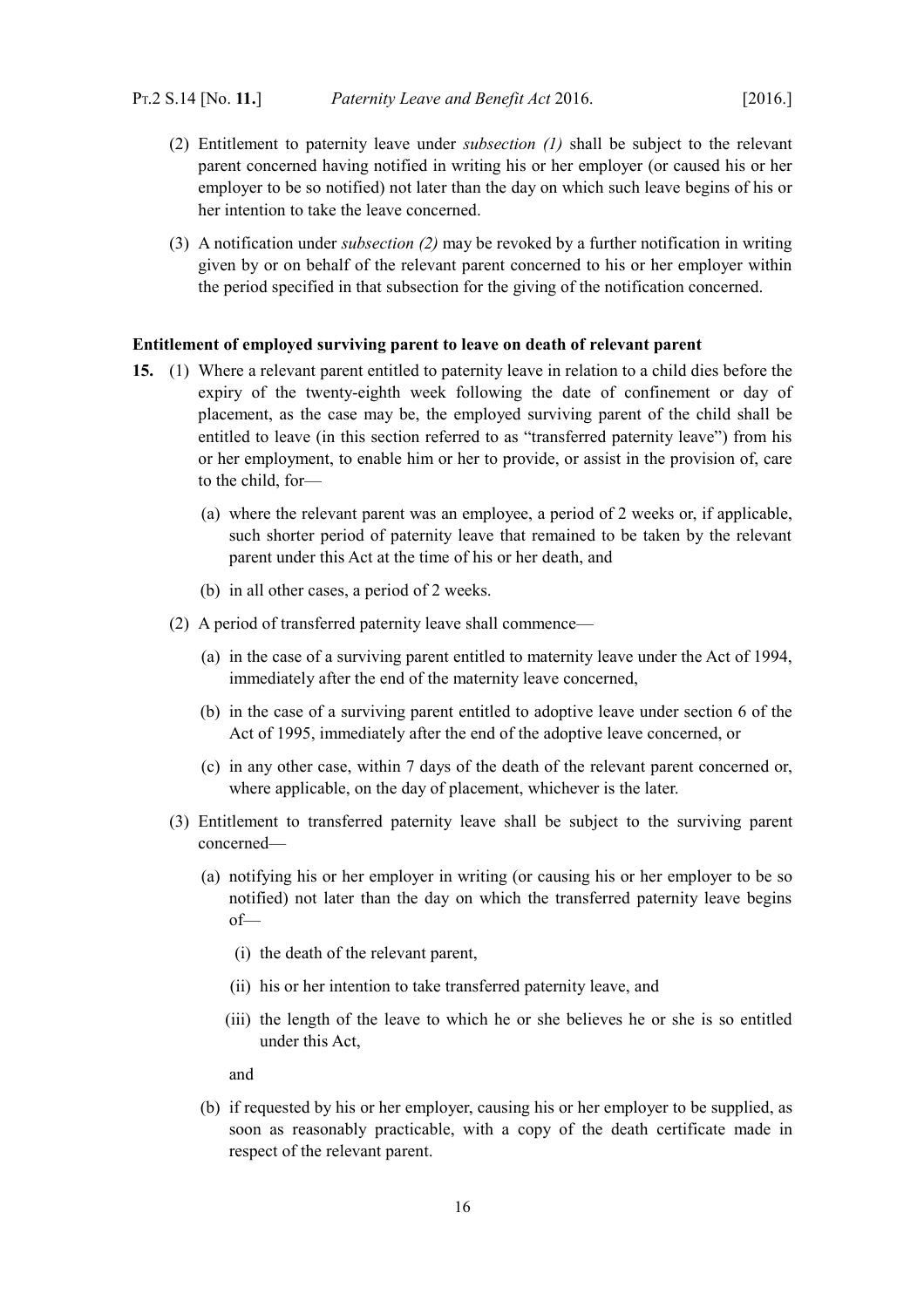- (4) A notification under *subsection [\(3\)](#page-17-5)* may be revoked by a further notification in writing given by or on behalf of the surviving parent concerned to his or her employer within the period specified in that subsection for the giving of the notification concerned.
- (5) A reference in *subsection [\(1\)](#page-17-1)* to a relevant parent entitled to paternity leave includes a reference to a relevant parent who would be so entitled but for the fact that he or she did not notify his or her employer in accordance with *subsection [\(2\)](#page-12-1)* or *[\(5\)](#page-13-1)* of *section [7](#page-12-8)*, as the case may be.
- (6) Subject to *subsection [\(7\)](#page-18-3)*, *sections [11](#page-14-7)* and *[12](#page-15-1)* shall apply to a surviving parent who is entitled to, or is on, transferred paternity leave as they apply to a relevant parent who is entitled to, or is on, paternity leave and a reference in those sections to notification by a relevant parent to his or her employer in accordance with *subsection [\(2\)](#page-12-1)* or *[\(5\)](#page-13-1)* of *section [7](#page-12-8)*, *section [13](#page-16-4)[\(2\)](#page-16-3)* or *[14](#page-16-2)[\(2\)](#page-17-3)*, as the case may be, shall be construed as including a reference to notification by a surviving parent under *subsection [\(3\)](#page-17-5)[\(a\)](#page-17-4)*.
- <span id="page-18-3"></span>(7) Where *section [11](#page-14-7)[\(1\)](#page-14-6)* applies to a surviving parent who is on transferred paternity leave, then, notwithstanding *section [11](#page-14-7)[\(3\)](#page-15-7)*, the period of postponed leave shall commence not later than 7 days after the surviving parent is no longer sick or on such other date as may be agreed between the surviving parent and the employer.

## <span id="page-18-0"></span>**Abuse of paternity leave**

- <span id="page-18-4"></span><span id="page-18-2"></span><span id="page-18-1"></span>**16.** (1) Where an employer has reasonable grounds for believing that an employee of his or hers who is on paternity leave is not using the leave for the purpose specified in *section [6](#page-11-5)[\(1\)](#page-11-4)*, the employer may, by notice in writing given to the employee, terminate the leave and the notice shall contain a statement in summary form of the grounds for terminating the leave and shall specify the day (being a day not later than the date of the end of the period of the leave specified in the notification given in accordance with *subsection* [\(2\)](#page-12-1) or [\(5\)](#page-13-1) of *section* [7](#page-12-8), *section* [13](#page-16-4)[\(2\)](#page-17-3) or [14](#page-16-2)(2), as the case may be, nor, subject to the foregoing requirement, earlier than 7 days after the date of the receipt by the employee concerned of the notice) by which the employee must return to work.
	- (2) Where paternity leave is terminated under *subsection [\(1\)](#page-18-2)*, the employee concerned shall return to his or her employment on the day specified in the notice under that subsection and any period between the date of such return and the date of the end of the period of the leave specified in the notification given in accordance with *subsection* [\(2\)](#page-12-1) or [\(5\)](#page-13-1) of *section* [7](#page-12-8), *section* [13](#page-16-4)[\(2\)](#page-17-3) or [14](#page-16-2)(2), as the case may be, shall be deemed not to be paternity leave.
	- (3) Where an employee has notified his or her employer in writing in accordance with *subsection* [\(2\)](#page-12-1) or [\(5\)](#page-13-1) of *section* [7](#page-12-8), *section* [13](#page-16-4)[\(2\)](#page-17-3) or [14](#page-16-2)(2), as the case may be, and the employer has reasonable grounds for believing that the employee is not entitled to the paternity leave concerned, the employer may, by notice in writing given to the employee, refuse to grant the leave to the employee and, if the employer does so, the employee shall not be entitled to take the paternity leave concerned.
	- (4) A notice under *subsection [\(3\)](#page-18-1)* shall contain a statement in summary form of the grounds for refusing to grant the paternity leave concerned.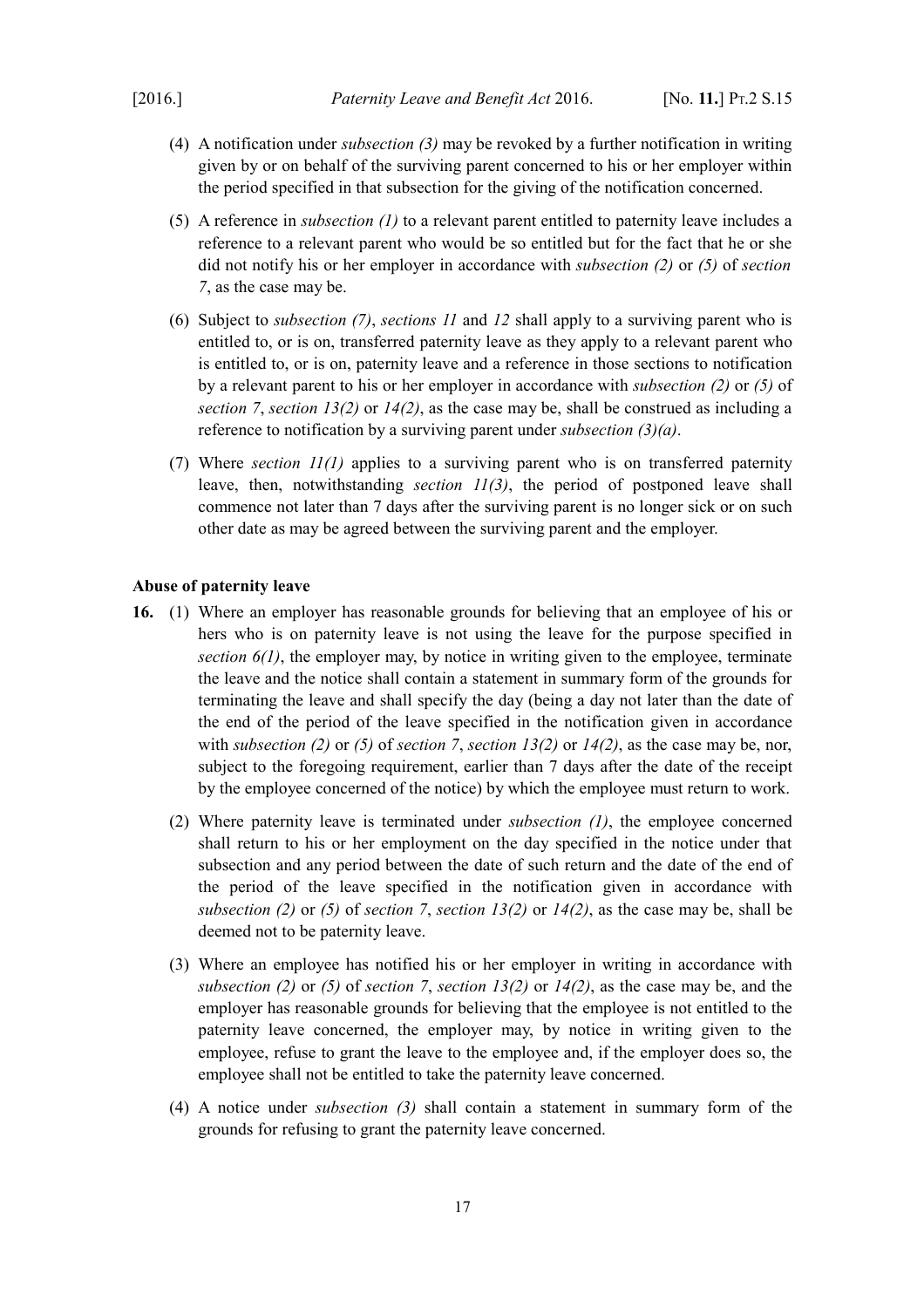- (5) Where an employer proposes to give a notice under *subsection [\(1\)](#page-18-2)* or *[\(3\)](#page-18-1)* to an employee of his or hers, the employer shall, before giving the notice, notify in writing the proposal to the employee and the notification shall contain a statement in summary form of the grounds for terminating, or, as the case may be, refusing to grant, the paternity leave concerned and a statement that the employee may, within 7 days of the receipt of the notification, make representation to the employer in relation to the proposal; and any such representations made by an employee to an employer within the period aforesaid shall be considered by the employer before he or she decides whether to give a notice under *subsection [\(1\)](#page-18-2)* or *[\(3\)](#page-18-1)*, as the case may be, to the employee.
- (6) A person shall retain a notice given to him or her under this section.
- (7) A person who gives a notice under this section shall retain a copy of the notice.
- (8) A reference in this section to paternity leave includes a reference to transferred paternity leave and accordingly—
	- (a) the reference in *subsection [\(1\)](#page-18-2)* to purpose shall be construed as a reference to the purpose specified in *section [15](#page-17-2)[\(1\)](#page-17-1)*, and
	- (b) a reference in *subsection [\(1\)](#page-18-2)*, *[\(2\)](#page-18-4)* or *[\(3\)](#page-18-1)* to a notification by the employee shall be construed as a reference to a notification by the employee under *section [15](#page-17-2)[\(3\)](#page-17-5)*.

#### <span id="page-19-0"></span>**Maintenance of records**

- <span id="page-19-4"></span><span id="page-19-3"></span><span id="page-19-2"></span><span id="page-19-1"></span>**17.** (1) An employer shall make a record of the paternity leave of his or her employees indicating the period of employment for each employee and the dates and times in respect of which each employee was on paternity leave.
	- (2) A record of paternity leave made under this section shall be retained by the employer concerned for a period of 8 years after the relevant paternity leave is taken.
	- (3) An employer who contravenes *subsection [\(1\)](#page-19-4)* or *[\(2\)](#page-19-3)* shall be guilty of an offence and shall be liable, on summary conviction, to a class B fine.
	- (4) Where an offence under this section is committed by a body corporate and is proved to have been so committed with the consent or connivance of any person, being a director, manager, secretary or other officer of the body corporate, or a person who was purporting to act in any such capacity, that person, as well as the body corporate, commits an offence and shall be liable to be proceeded against and punished as if he or she were guilty of the first-mentioned offence.
	- (5) Where the affairs of a body corporate are managed by its members, *subsection [\(4\)](#page-19-2)* applies in relation to the acts and defaults of a member in connection with his or her functions of management as if he or she were a director or manager of the body corporate.
	- (6) Proceedings for an offence under this section may be brought and prosecuted by the Workplace Relations Commission.
	- (7) If a person is convicted of an offence under this section the court shall, unless it is satisfied that there are special and substantial reasons for not so doing, order the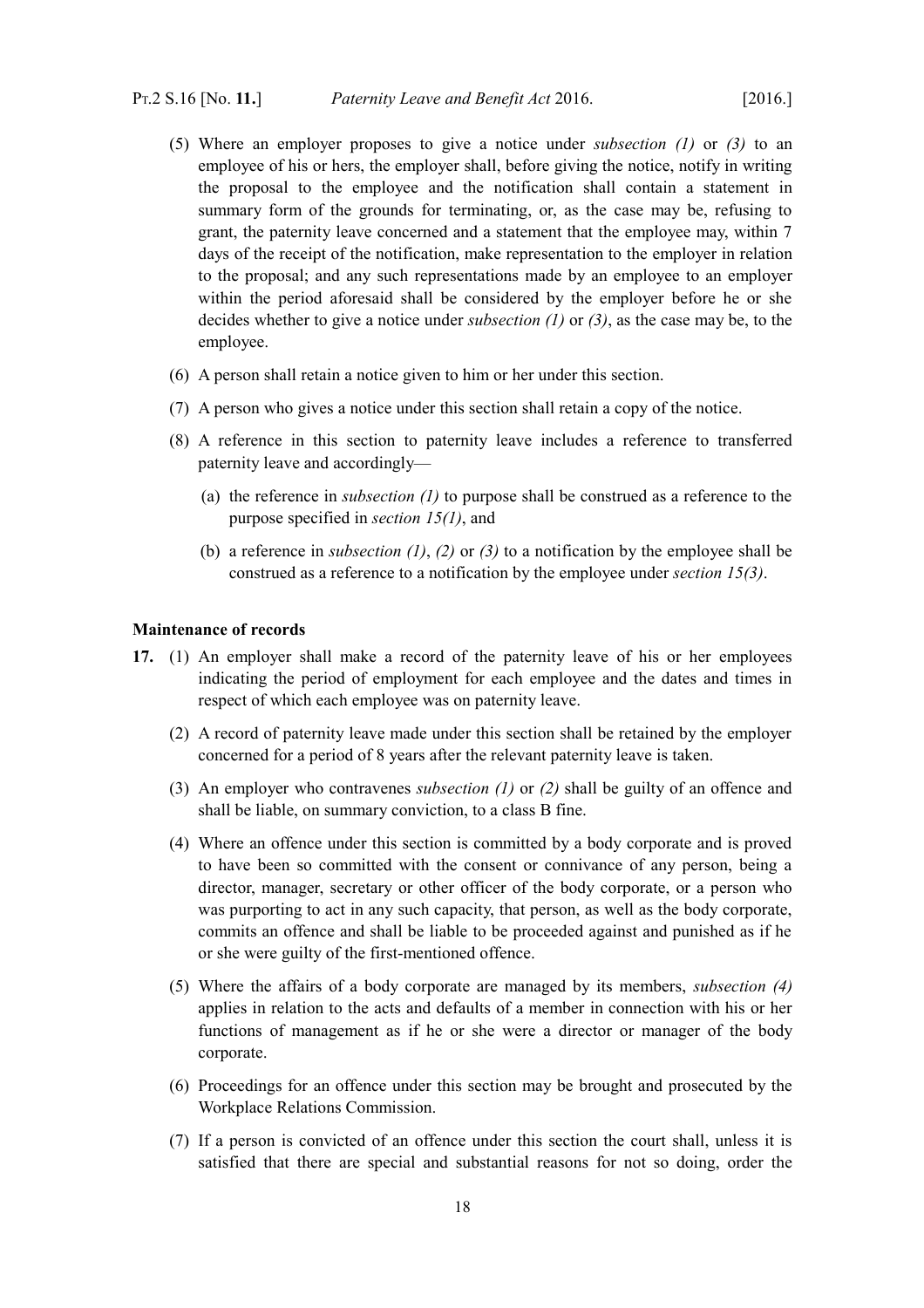person to pay to the prosecutor the costs and expenses, measured by the court, reasonably incurred by the prosecutor in relation to the investigation, detection and prosecution of the offence, including costs incurred in respect of the remuneration and other expenses of employees, consultants and advisers.

(8) Notwithstanding section 10(4) of the Petty Sessions (Ireland) Act 1851, proceedings for an offence under this section may be instituted within 12 months from the date of the offence.

## <span id="page-20-4"></span><span id="page-20-3"></span>PART 3

#### <span id="page-20-2"></span>EMPLOYMENT PROTECTION

## <span id="page-20-1"></span>**Interpretation (***Part [3](#page-20-4)***)**

**18.** Where paternity leave is postponed in accordance with *section [12](#page-15-1)*, the time (if any) on leave before such postponement and the time on leave after such postponement shall be treated for the purposes of this Part as separate periods of leave.

#### <span id="page-20-0"></span>**Preservation or suspension of rights while on paternity leave**

- **19.** (1) During a period of absence from work by an employee while on paternity leave, the employee shall be deemed to have been in the employment of the employer and, accordingly, while so absent the employee shall, subject to *subsection [\(4\)](#page-20-5)* and *section [21](#page-21-4)*, be treated as if she or he had not been so absent; and such absence shall not affect any right related to the employee's employment (other than the employee's right to remuneration during such absence), whether conferred by statute, contract or otherwise.
	- (2) A period of absence from work whilst on paternity leave shall not be treated as part of any other leave (including sick leave, annual leave, additional maternity leave, subsection  $(1)(a)$  leave or subsection  $(1)(b)$  leave within the meaning of section 16 of the Act of 1994, adoptive leave or additional adoptive leave within the meaning of the Act of 1995) to which the employee concerned is entitled.
	- (3) Where an employee who is—
		- (a) on probation in his or her employment,
		- (b) undergoing training in relation to that employment, or
		- (c) employed under a contract of apprenticeship,

takes paternity leave, and his or her employer considers that the employee's absence from his or her employment while on such leave would not be consistent with the continuance of the probation, training or apprenticeship, the employer may require that the probation, training or apprenticeship shall stand suspended during the period of leave concerned and be completed by the employee at the end of that period.

<span id="page-20-5"></span>(4) An employee shall be deemed not to be an employed contributor for the purposes of the Act of 2005 for any contribution week within the meaning of that Act in a period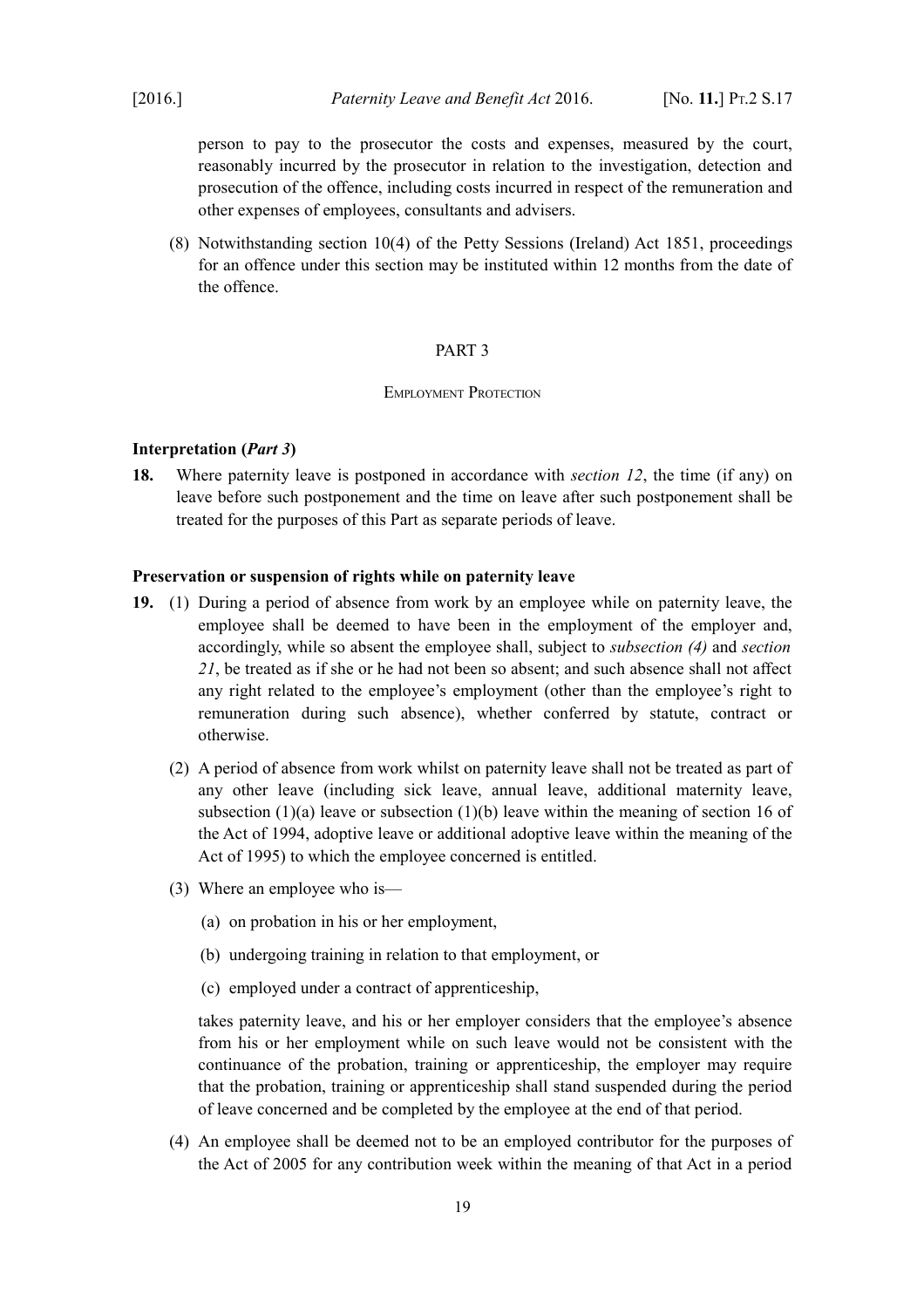of absence from work on paternity leave if the employee does not receive any reckonable earnings within the meaning of that Act in respect of that week.

#### <span id="page-21-3"></span>**Voidance of certain purported terminations of employment, etc.**

**20.** Each of the following shall be void:

- (a) any purported termination of employment of an employee while the employee is absent from work on paternity leave;
- (b) any purported suspension from employment of an employee while the employee is absent from work on paternity leave;
- (c) any notice of termination of the employment of an employee given while the employee is absent from work on paternity leave.

#### <span id="page-21-2"></span>**Extension of certain notices of termination of employment or of certain suspensions**

- <span id="page-21-4"></span>**21.** A notice of termination of employment given in respect of an employee or a suspension from employment imposed on an employee—
	- (a) before the employee commences a period of paternity leave, or
	- (b) before the receipt by the employee's employer of a notification in accordance with *subsection [\(2\)](#page-12-1)* or *[\(5\)](#page-13-1)* of *section [7](#page-12-8)*, *section [11](#page-14-7)[\(1\)](#page-14-6)*, *[12](#page-15-1)[\(5\)](#page-16-8)*, *[13](#page-16-4)[\(2\)](#page-16-3)*, *[14](#page-16-2)[\(2\)](#page-17-3)*, *[15](#page-17-2)[\(3\)](#page-17-5)* or, where appropriate, under *section [24](#page-22-1)*,

and due to expire during the employee's absence from work on the leave concerned shall be extended by the period of such absence.

## <span id="page-21-1"></span>**Protection of employees from penalisation**

- <span id="page-21-7"></span><span id="page-21-6"></span><span id="page-21-5"></span>**22.** (1) An employer shall not penalise, or threaten penalisation of, an employee for proposing to exercise or having exercised his or her entitlement to paternity leave.
	- (2) For the purposes of this section, penalisation of an employee includes—
		- (a) dismissal, or the threat of dismissal, of the employee,
		- (b) unfair treatment of the employee, including selection for redundancy, and
		- (c) an unfavourable change in the terms or conditions of employment of the employee.
	- (3) If a penalisation of an employee, in contravention of *subsection [\(1\)](#page-21-7)*, constitutes a dismissal of the employee, as referred to in *subsection [\(2\)](#page-21-6)[\(a\)](#page-21-5)*, the employee may institute proceedings under the Act of 1977 in respect of that dismissal.

## <span id="page-21-0"></span>**General right to return to work on expiry of paternity leave**

<span id="page-21-8"></span>**23.** (1) Subject to *section [24](#page-22-1)*, an employee who is absent from work while on paternity leave shall be entitled to return to work—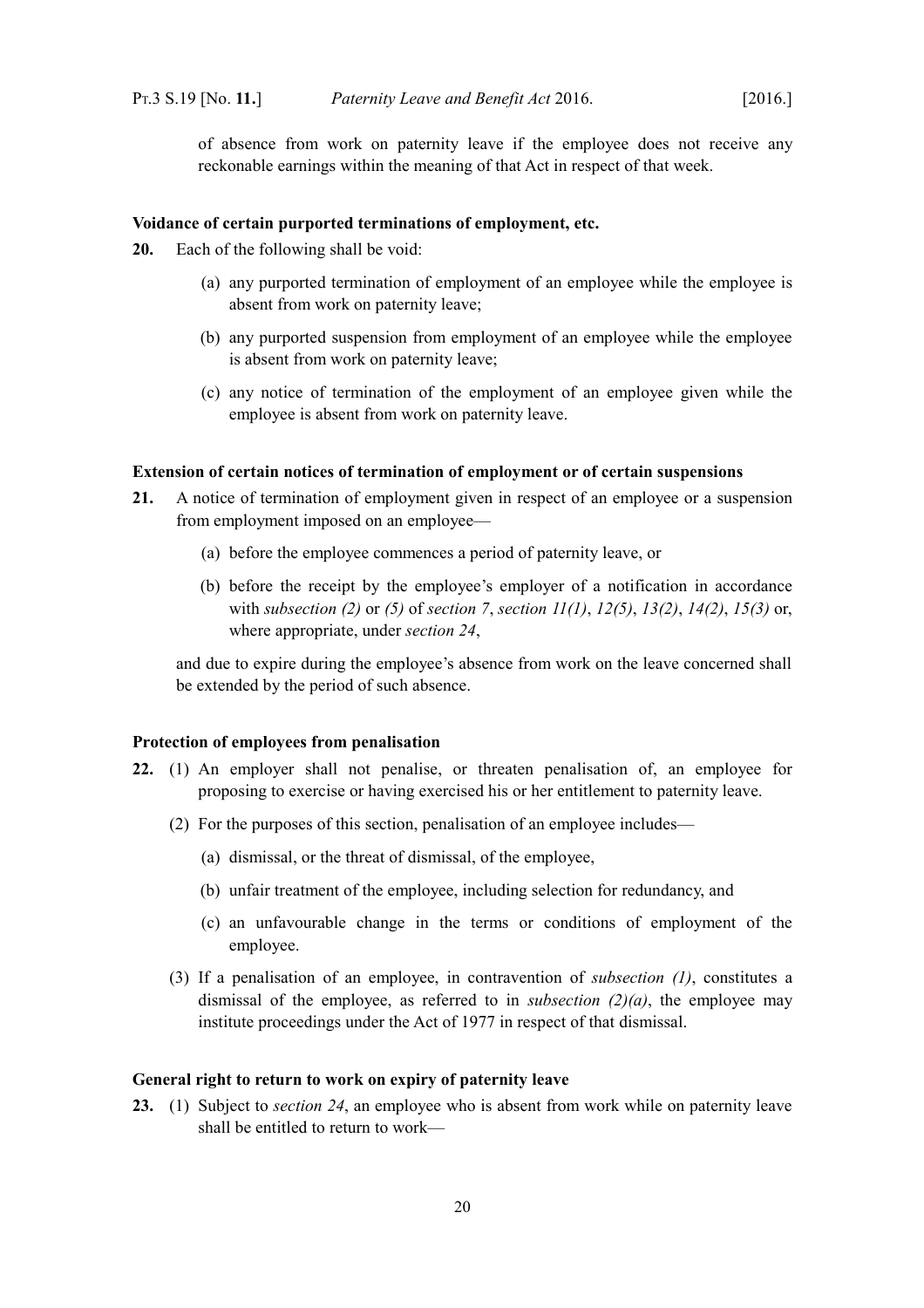- <span id="page-22-6"></span>(a) with the employer with whom the employee was working immediately before the commencement of the period of absence, or where during the employee's absence from work there was a change of ownership of the undertaking in which the employee was employed immediately before the absence, with the owner (in this Act referred to as the "successor") of the undertaking at the expiry of the period of absence,
- <span id="page-22-5"></span>(b) in the job which the employee held immediately before the commencement of that period,
- (c) under the contract of employment under which the employee was employed immediately before the commencement of that period or, where a change of ownership such as is referred to in *paragraph [\(a\)](#page-22-6)* has occurred, under a contract of employment with the successor which is identical to the contract under which the employee was employed immediately before the commencement of that period, and (in either case) under terms or conditions—
	- (i) not less favourable than those that would have been applicable to the employee, and
	- (ii) that incorporate any improvement to the terms or conditions of employment to which the employee would have been entitled,

if he or she had not been so absent from work, and

- <span id="page-22-4"></span>(d) on the date specified in *subsection [\(3\)](#page-22-2)*.
- <span id="page-22-3"></span>(2) For the purposes of *subsection [\(1\)](#page-21-8)[\(b\)](#page-22-5)*, where the job held by an employee immediately before the commencement of the period of absence concerned was not the employee's normal or usual job, the employee shall be entitled to return to work, either in his or her normal or usual job or in the job so held as soon as practicable without contravention by the employee or the employer of any provision of a statute or instrument made under statute.
- <span id="page-22-2"></span>(3) Without prejudice to an employee who returns to work under *section [12](#page-15-1)[\(2\)](#page-15-4)[\(a\)](#page-15-3)*, the date referred to in *subsection [\(1\)](#page-21-8)[\(d\)](#page-22-4)* shall be the first working day following the date notified under *subsection [\(1\)](#page-21-8)*, *[\(2\)](#page-22-3)* or *[\(3\)](#page-22-2)*, as appropriate, of *section [24](#page-22-1)*.
- (4) In this section "job", in relation to an employee, means the nature of the work which he or she is employed to do in accordance with his or her contract of employment and the capacity and place in which he or she is so employed.

## <span id="page-22-0"></span>**Notification of intention to return to work**

<span id="page-22-7"></span><span id="page-22-1"></span>**24.** (1) Subject to *subsection [\(2\)](#page-23-1)*, where an employee intends to take paternity leave, the employee shall cause the employer (or, if aware of a change of ownership of the undertaking concerned, the successor) to be notified in writing, at the same time as the employee notifies the employer of intention to take the leave, in accordance with *subsection [\(2\)](#page-12-1)* or *[\(5\)](#page-13-1)* of *section [7](#page-12-8)*, *section [13](#page-16-4)[\(2\)](#page-16-3)*, *[14](#page-16-2)[\(2\)](#page-17-3)* or *[15](#page-17-2)[\(3\)](#page-17-5)*, as the case may be, of the length of the leave that the employee intends to take.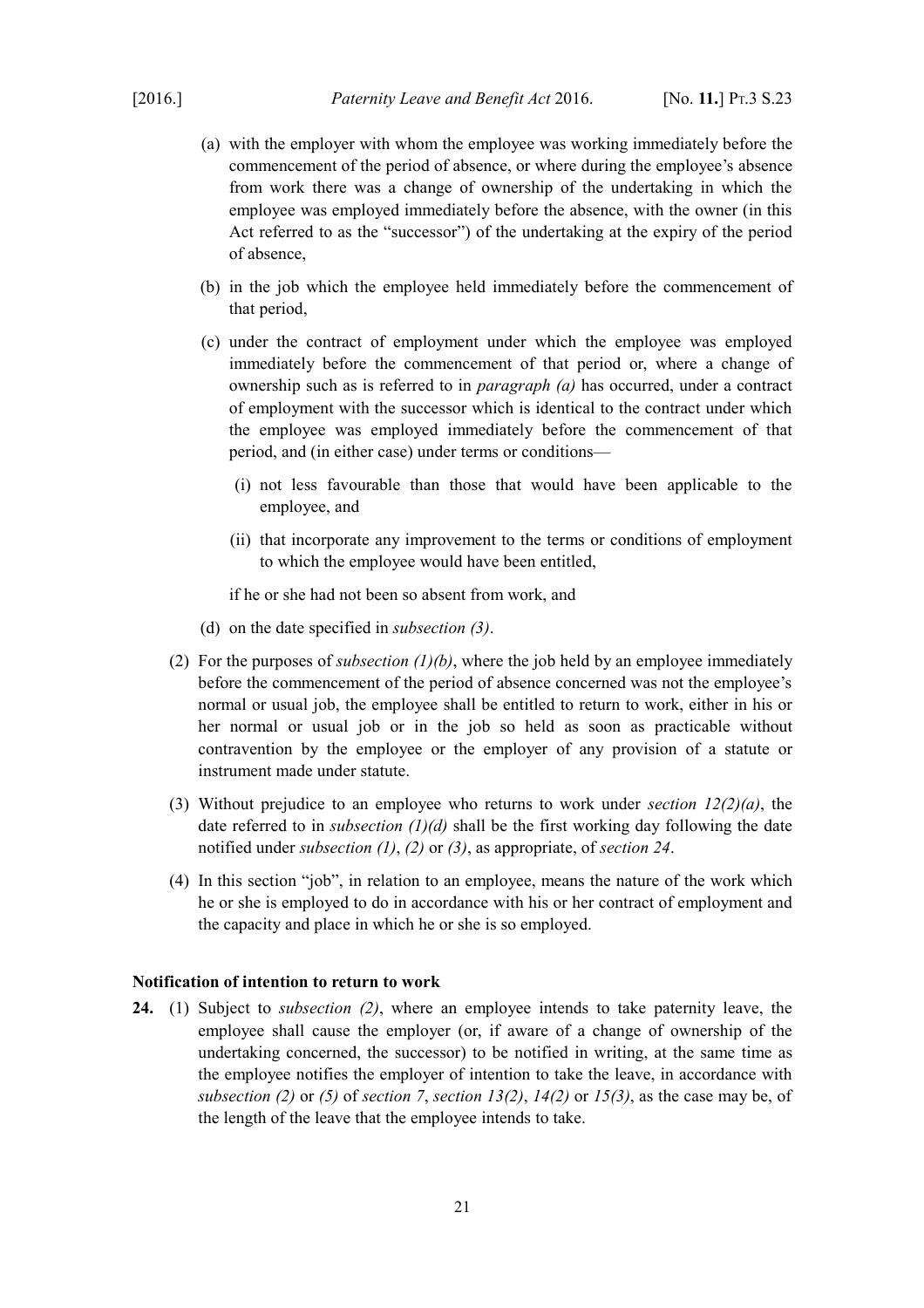- <span id="page-23-1"></span>(2) Where an employee intends to take postponed leave within the meaning of *section [11](#page-14-7)* or *[12](#page-15-1)*, the employee shall cause the employer (or, if aware of a change of ownership of the undertaking concerned, the successor) to be notified in writing—
	- (a) at the same time as the relevant notification is given by the employee under *section [11](#page-14-7)[\(1\)](#page-14-6)* or *[12](#page-15-1)[\(5\)](#page-16-8)*, as the case may be, or
	- (b) if the employer, under *section [11](#page-14-7)[\(5\)](#page-15-2)* or *[12](#page-15-1)[\(6\)](#page-16-9)*, waives the right to receive such notification, not later than the day on which the employee expects to return to work,

of the employee's intention to return to work and of the date on which the employee expects to do so.

- <span id="page-23-2"></span>(3) Where an employee is absent from work and has been deemed under *section [12](#page-15-1)[\(4\)](#page-15-6)* to be on postponed leave, the employee shall cause the employer (or, if aware of a change of ownership of the undertaking concerned, the successor) to be notified in writing, as soon as reasonably practicable after the beginning of the absence from work of the employee owing to sickness but not later than the date on which the employee expects to return to work, of the employee's intention to return to work and of the date on which the employee expects to do so.
- (4) Where, in the opinion of an adjudication officer or the Labour Court, there are reasonable grounds—
	- (a) for an employee's failure to give notification under *subsection [\(1\)](#page-22-7)*, *[\(2\)](#page-23-1)* or *[\(3\),](#page-23-2)* as the case may be, or
	- (b) for an employee giving such notification otherwise than within the specified time limits,

the adjudication officer or the Labour Court, as the case may be, shall extend the time for giving the notification.

- (5) In the absence of reasonable grounds—
	- (a) failure to give notification under *subsection [\(1\)](#page-22-7)*, *[\(2\)](#page-23-1)* or *[\(3\)](#page-23-2)*, as the case may be, or
	- (b) the giving of such notification otherwise than within the specified time limits,

are matters that may be taken into account by an adjudication officer or the Labour Court in determining the employee's rights under the Act of 1977, this Act or any other relevant enactment, so far as the remedies of re-instatement, re-engagement or compensation are concerned.

## <span id="page-23-0"></span>**Postponement of return to work**

**25.** Where, because of an interruption or cessation of work at an employee's place of employment, existing on the date specified in a notification under *section [24](#page-22-1)* given by the employee or at the time of the expiration of a period of paternity leave taken by the employee, it is unreasonable to expect the employee to return to work on the date specified in the notification concerned or on such expiration, the employee may return to work instead when work resumes at the place of employment after the interruption or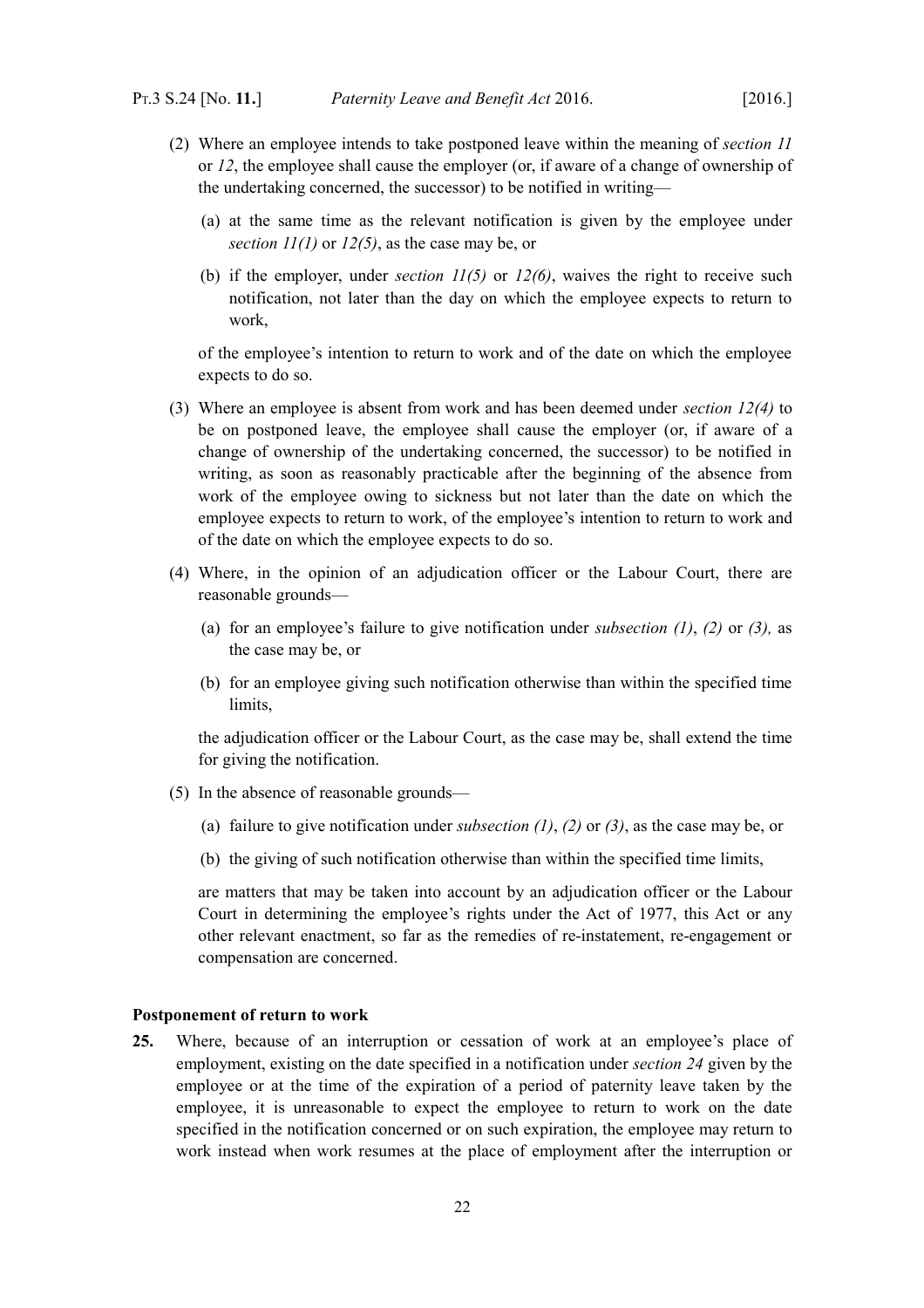cessation, or as soon as reasonably practicable after such resumption.

## <span id="page-24-3"></span>**Provisions applying where employee not permitted to return to work**

- **26.** (1) This section applies to an employee who, having duly complied with *section [24](#page-22-1)*, is entitled under this Part to return to work but is not permitted to do so by the relevant employer, within the meaning of *section [27](#page-24-7)[\(3\)](#page-24-6)*, and, in this section, in relation to such an employee, "the expected date of return" means the date notified under *section [24](#page-22-1)* as the date on which the employee expected to return to work.
	- (2) For the purposes of the Redundancy Payments Acts 1967 to 2014, an employee to whom this section applies who is also an employee to whom those Acts apply shall be deemed to have been dismissed by reason of redundancy, the date of dismissal being deemed to be the expected date of return.
	- (3) For the purposes of the Minimum Notice and Terms of Employment Act 1973, the contract of employment of an employee to whom this section applies who is also an employee to whom that Act applies shall be deemed to have been terminated on the expected date of return.
	- (4) For the purposes of the Act of 1977—
		- (a) an employee to whom this section applies who is also an employee to whom that Act applies shall be deemed to have been dismissed on the expected date of return, and
		- (b) the dismissal shall be deemed to be an unfair dismissal unless, having regard to all the circumstances, there were substantial grounds justifying the dismissal.

#### <span id="page-24-4"></span><span id="page-24-2"></span>PART 4

#### <span id="page-24-1"></span>RESOLUTION OF DISPUTES

## <span id="page-24-0"></span>**Disputes regarding entitlements under Act**

- <span id="page-24-7"></span><span id="page-24-6"></span><span id="page-24-5"></span>**27.** (1) This Part does not apply to a dispute relating to the dismissal of an employee.
	- (2) This Part does not apply to a person who is employed as a member of the Defence Forces.
	- (3) In this Part the "relevant employer", in relation to an employee, means the employee's employer.
	- (4) In *subsection [\(1\)](#page-24-5)* "dismissal" has the same meaning as it has in the Act of 1977 except that, in applying that definition for the purposes of *subsection [\(1\)](#page-24-5)*, the expressions "employee", "employer" and "contract of employment", where used in that definition, shall be given the same meanings as in this Act.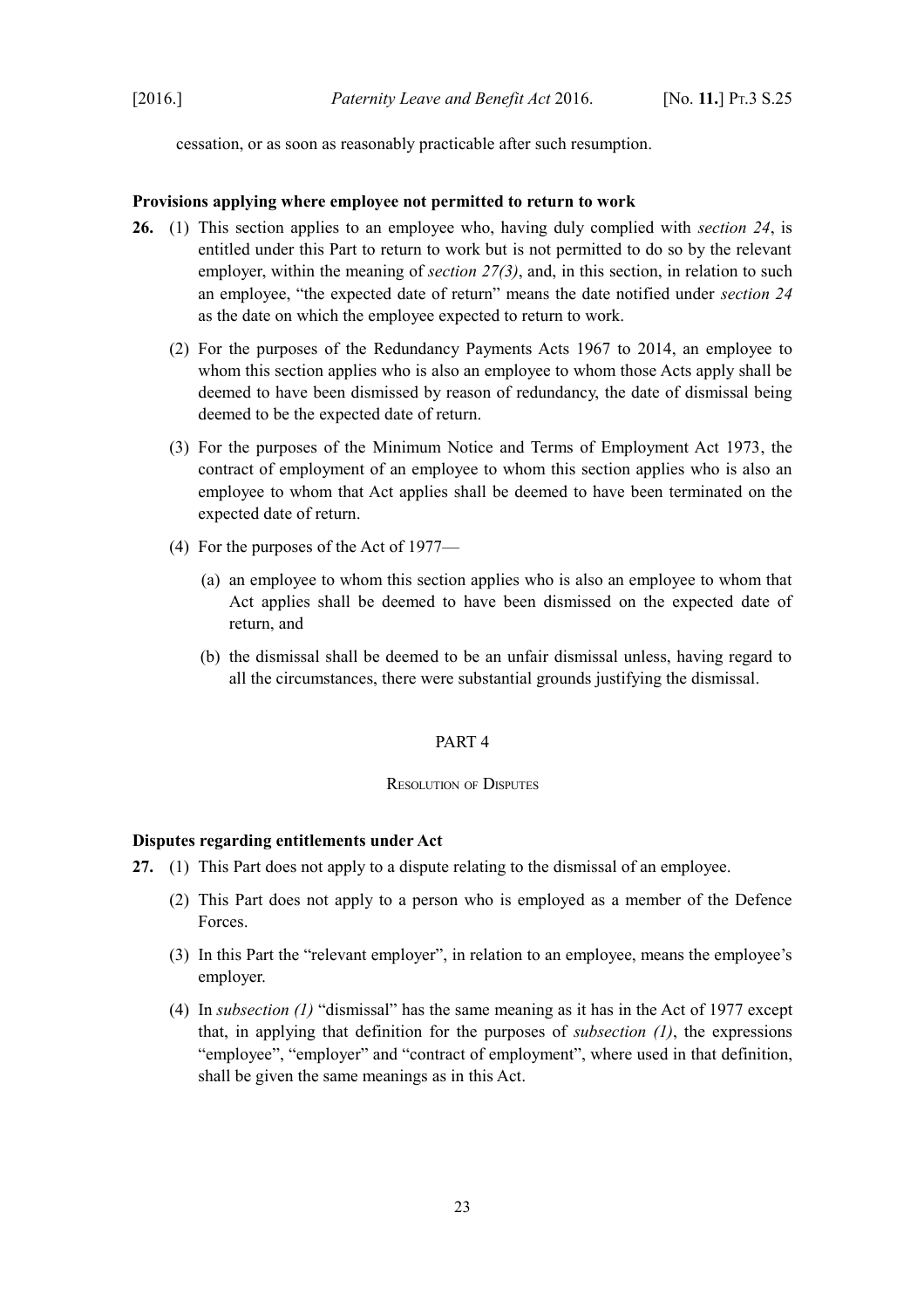#### <span id="page-25-1"></span>**Decision under section 41 or 44 of Act of 2015**

- <span id="page-25-5"></span><span id="page-25-4"></span><span id="page-25-3"></span>**28.** (1) A decision of an adjudication officer under section 41 of the Act of 2015 in relation to a dispute between an employee and the relevant employer relating to any entitlement of the employee under *Part [2](#page-11-8)* or*3* (or any matter arising out of or related to such entitlement) may include such directions to the parties to the dispute as the adjudication officer considers necessary or expedient for the resolution of the dispute, and if the decision is in favour of the employee then, without prejudice to the power to give such directions, the adjudication officer may order—
	- (a) the grant of leave to the employee for such period as may be so specified,
	- (b) an award of compensation (in favour of the employee to be paid by the relevant employer) of such amount, not exceeding 2 weeks' remuneration in respect of the employee's employment calculated in such manner as may be prescribed by the Minister for Jobs, Enterprise and Innovation, as the adjudication officer considers just and equitable having regard to all of the circumstances, or
	- (c) both such grant and such award.
	- (2) A decision of the Labour Court under section 44 of the Act of 2015 on appeal from a decision referred to in *subsection [\(1\)](#page-25-4)* may include such directions to the parties to the appeal as the Labour Court considers necessary or expedient for the resolution of the matter, and if the decision is in favour of the employee then, without prejudice to the power to give such directions, the Labour Court may order—
		- (a) the grant of leave for such period as may be so specified,
		- (b) an award of compensation (in favour of the employee to be paid by the relevant employer) of such amount, not exceeding 2 weeks' remuneration in respect of the employee's employment calculated in such manner as may be prescribed, by the Minister for Jobs, Enterprise and Innovation, as the Labour Court considers just and equitable having regard to all of the circumstances, or
		- (c) both such grant and such award.
	- (3) In this section "remuneration" includes allowances in the nature of pay and benefits in lieu of or in addition to pay.

#### <span id="page-25-0"></span>**Burden of proof**

<span id="page-25-2"></span>**29.** (1) In this section—

"discrimination" means—

- (a) a failure, which gives rise to a dispute, to comply with a provision of *Part [2](#page-11-8)* or *[3](#page-20-4)*, or
- (b) an unfair dismissal, within the meaning of the Act of 1977, of an employee resulting wholly or mainly from the exercise or proposed exercise by the employee of the right under this Act to paternity leave;

"employee", in relation to proceedings under the Act of 1977, has the same meaning as in section 1 of that Act;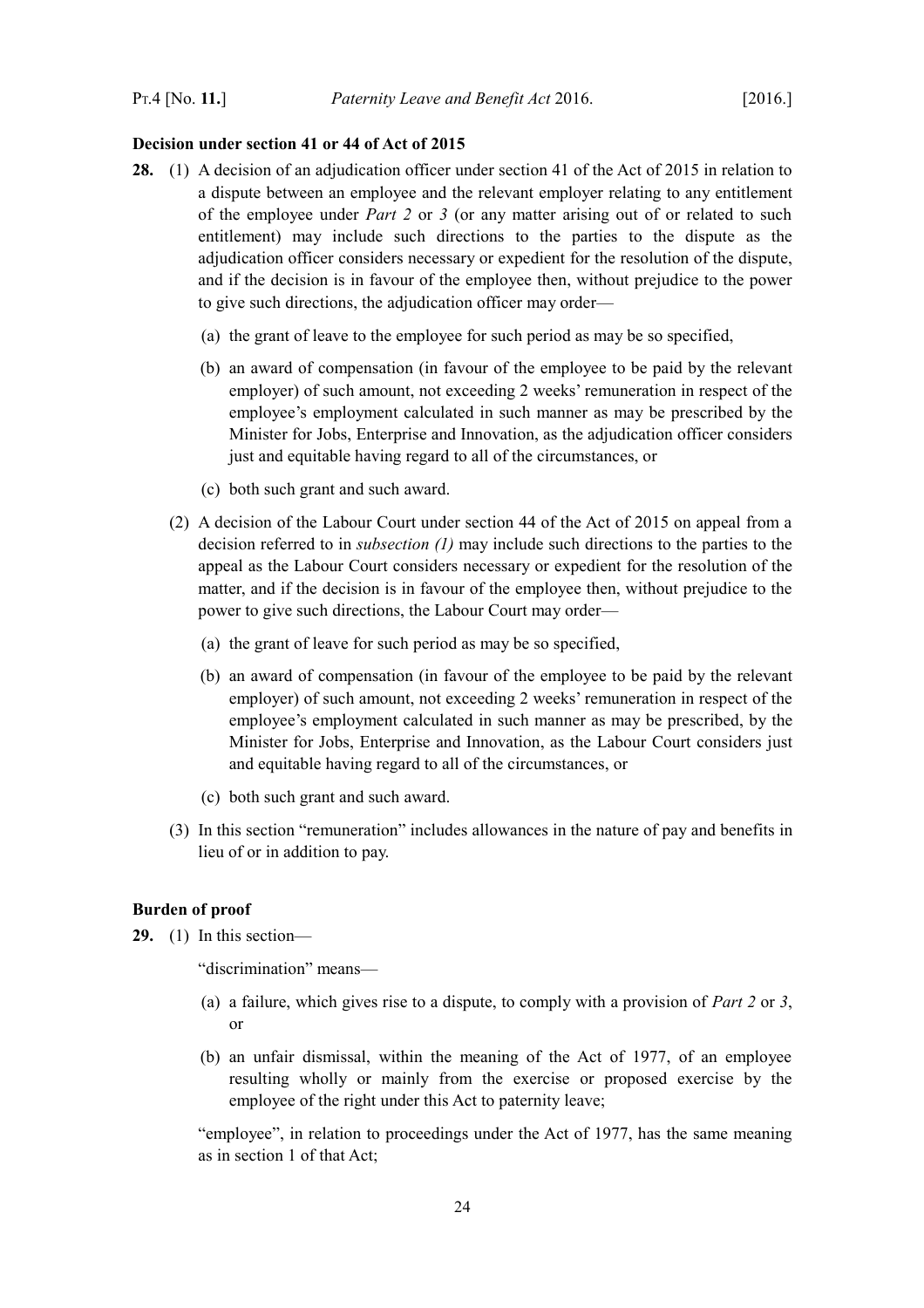"indirect discrimination" shall be construed in accordance with section 22 of the Employment Equality Act 1998 insofar as that section relates to discrimination on the family status ground within the meaning of that Act;

"proceedings" means—

- (a) any proceedings under Part 4 of the Act of 2015 in relation to a dispute between an employee and the relevant employer relating to any entitlement of the employee under *Part [2](#page-11-8)* or *[3](#page-20-4)* before—
	- (i) an adjudication officer dealing with a dispute referred to the adjudication officer by an employee, or
	- (ii) the Labour Court,

or

(b) any proceedings under the Act of 1977 before an adjudication officer or the Labour Court in which a claim is made by an employee for redress under that Act for unfair dismissal on the grounds that the dismissal resulted wholly or mainly from the exercise or proposed exercise by the employee of the right under this Act to paternity leave,

and includes any subsequent proceedings, including proceedings on appeal, arising from the claim.

- (2) Where in any proceedings facts are established by an employee from which it may be presumed that there has been discrimination or indirect discrimination in relation to him or her, it shall be for the respondent to prove the contrary.
- (3) This section is without prejudice to section 6(6) of the Act of 1977 or any other enactment or rule of law in relation to the burden of proof in proceedings which may be more favourable to such an employee.
- (4) Nothing in this section shall operate to reduce the existing level of protection for employees in relation to the burden of proof in proceedings.

#### <span id="page-26-4"></span><span id="page-26-3"></span>PART 5

## <span id="page-26-2"></span>PATERNITY BENEFIT

## <span id="page-26-1"></span>**Amendment of section 39 of Act of 2005**

**30.** Section 39(1) of the Act of 2005 is amended by the insertion of the following paragraph after paragraph (d):

"(da) paternity benefit,".

## <span id="page-26-0"></span>**Paternity benefit**

**31.** Part 2 of the Act of 2005 is amended by the insertion of the following Chapter after Chapter 11: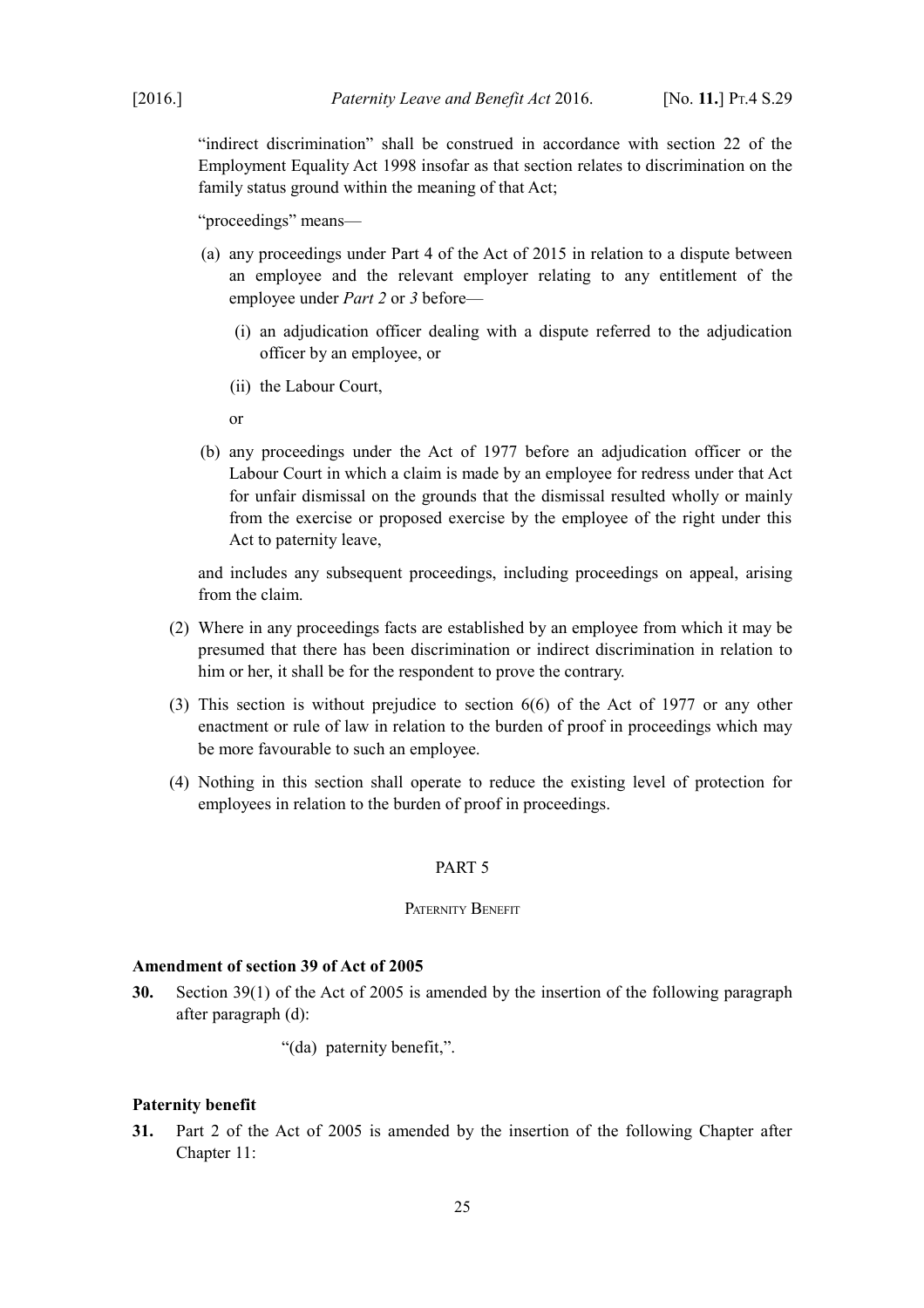#### "CHAPTER 11A

#### *Paternity Benefit*

#### **Interpretation**

**61A.** (1) In this Chapter—

'Act of 1995' means the Adoptive Leave Act 1995;

'Act of 2010' means the Adoption Act 2010;

'*Act of 2016*' means the *Paternity Leave and Benefit Act 2016*;

'adopting mother' has the same meaning as it has in the Act of 1995;

'certificate of placement' has the meaning assigned to it by section 13 of the Act of 1995;

'confinement' has the same meaning as it has in Chapter 9 and 'confined' shall be construed accordingly;

'date of confinement' shall be construed in accordance with section  $51(1)(b)$ ;

'day of placement' has the same meaning as it has in the *Act of 2016*;

'declaration of eligibility and suitability' has the same meaning as it has in the Act of 2010;

'expected week of confinement' has the meaning assigned to it by section  $61B(1)(b)(ii)(I);$ 

'paternity leave' has the meaning assigned to it by *section [6](#page-11-5)* of the *Act of 2016*;

'provides care in relation to a child' shall be construed in accordance with section  $61B(3)$ ;

'relevant adopting parent' means, in relation to a child who is, or is to be, adopted—

- (a) where the child is, or is to be, adopted jointly by a married couple of the same sex, the spouse of the relevant parent in relation to that child,
- (b) the adopting mother of the child, or
- (c) the sole male adopter of the child;

'relevant day' means the first day for which paternity benefit is claimed;

'relevant parent', in relation to a child—

(a) in the case of an employed contributor, has the meaning given to it by *section [2](#page-6-6)[\(1\)](#page-6-5)* of the *Act of 2016*, and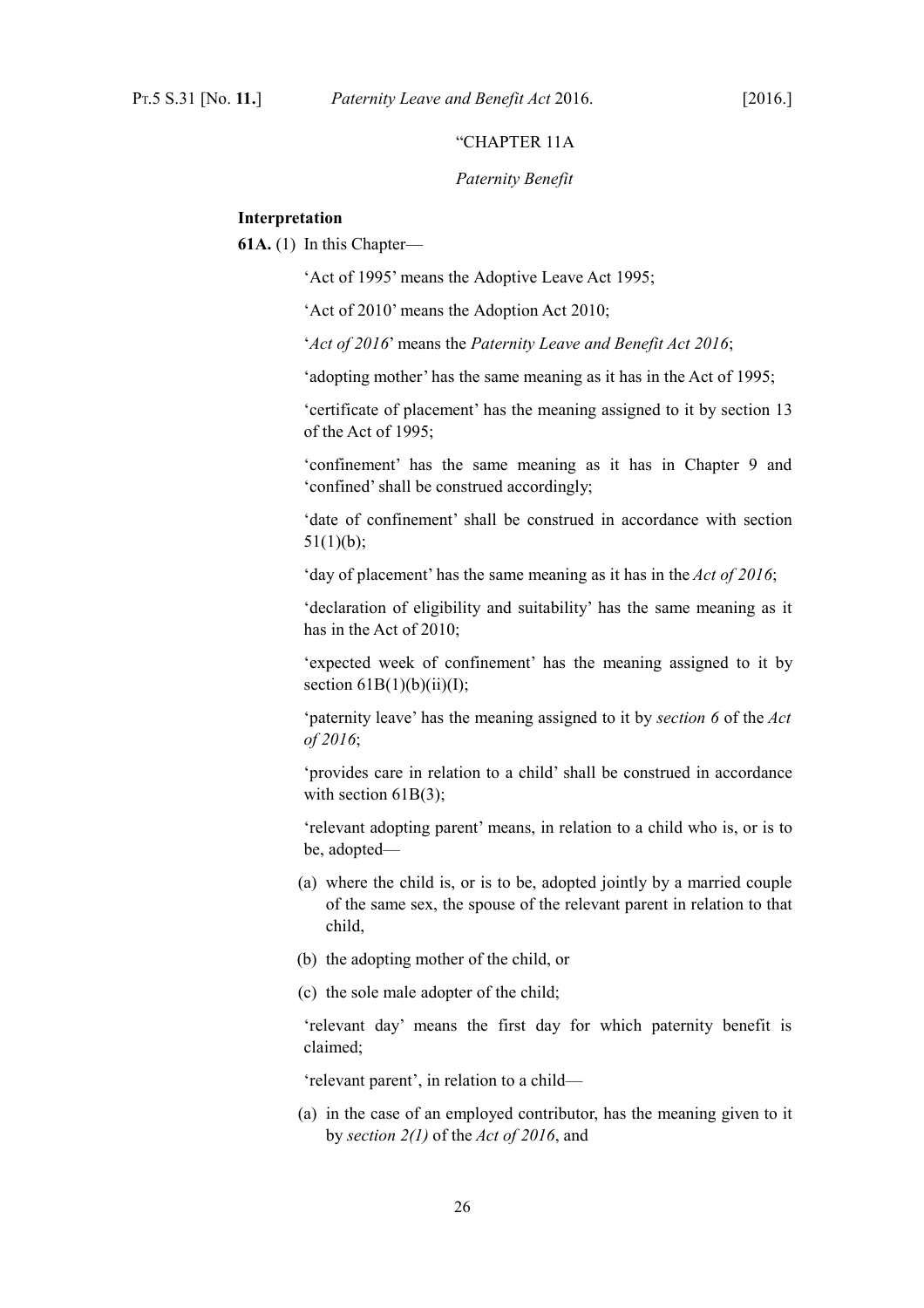- (b) in the case of a person in insurable self-employment, means a person (other than the mother of the child) who is—
	- (i) in the case of a child who is, or is to be, adopted—
		- (I) where the child is, or is to be, adopted jointly by a married couple of the same sex, the spouse chosen by that couple to be the relevant parent for the purpose of this Chapter, or
		- (II) in the case of a child other than a child referred to in clause (I), the spouse, civil partner or cohabitant, as the case may be, of the adopting mother or sole male adopter of the child,

or

- (ii) in any other case—
	- (I) the father of the child,
	- (II) the spouse, civil partner or cohabitant, as the case may be, of the mother of the child, or
	- (III) a parent of the child under section 5 of the Children and Family Relationships Act 2015 where the child is a donorconceived child within the meaning of Part 2 of that Act;

'sole male adopter' has the same meaning as it has in the Act of 1995 and includes, for the purpose of this Chapter, a person who would be a sole male adopter but for the fact that he is not an employee within the meaning of that Act;

'surviving parent' means, in relation to a child whose relevant parent has died—

- (a) in the case of a child who is, or is to be, adopted, the relevant adopting parent of the child, or
- (b) in any other case, the mother of the child;

'transferred paternity leave' has the meaning assigned to it by *section [15](#page-17-2)* of the *Act of 2016*.

- (2) For the purpose of this Chapter, a reference to a child who is, or is to be, adopted is a reference to a child who is, or is to be, the subject of—
	- (a) an adoption order within the meaning of the Act of 2010, or
	- (b) an intercountry adoption effected outside the State within the meaning of that Act and recognised under that Act.
- (3) In this Chapter, a reference to the mother of a child includes a reference to the expectant mother of a child, unless the context otherwise requires.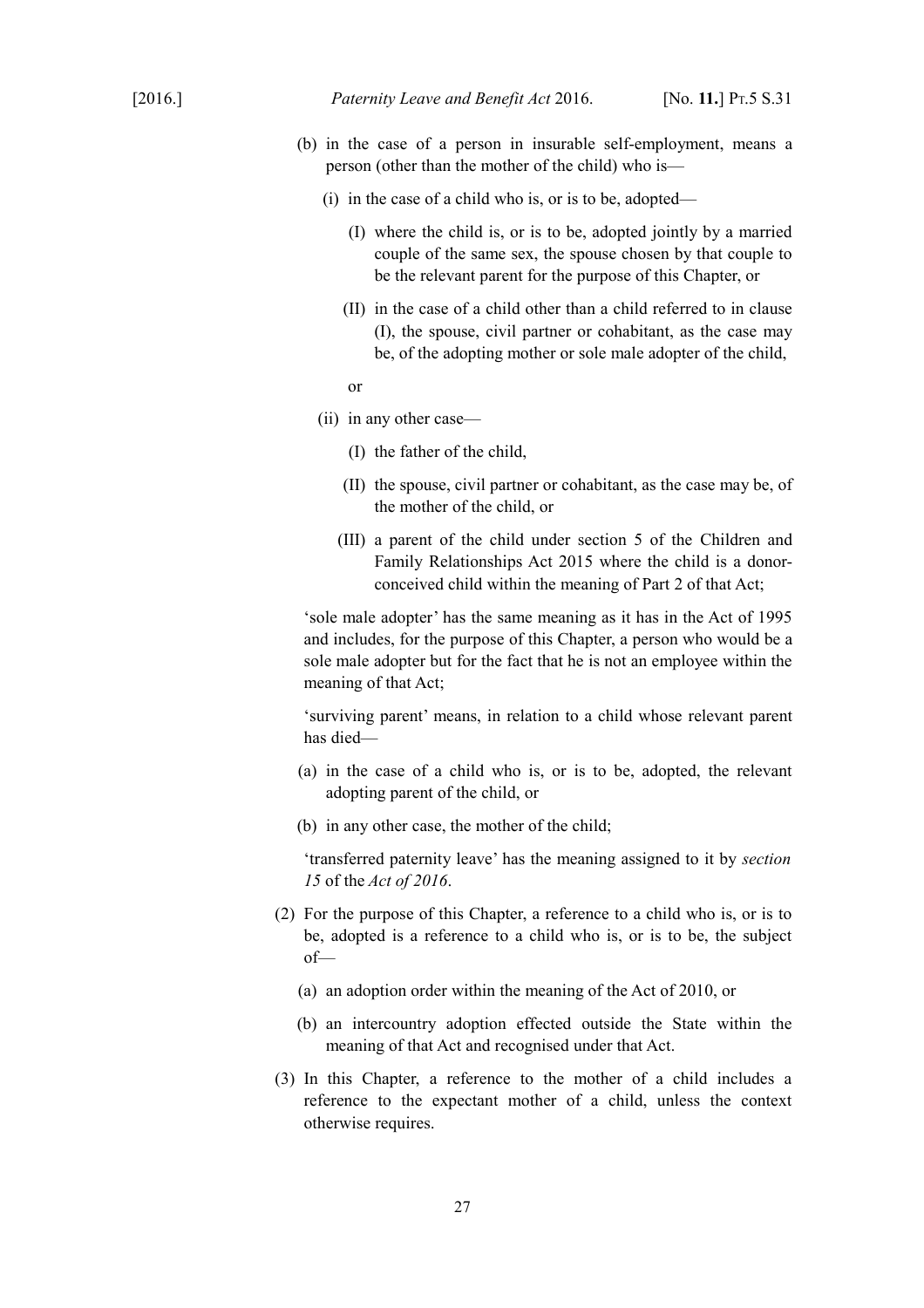## **Entitlement to and duration of benefit**

- **61B.** (1) Subject to this Act, a relevant parent shall be entitled to paternity benefit in respect of a period during which the relevant parent provides care in relation to a child where—
	- (a) in the case of an employed contributor, it is certified by the employer of the relevant parent that he or she is entitled to paternity leave under the *Act of 2016*,
	- (b) in the case of a person in insurable self-employment, being—
		- (i) a relevant parent referred to in paragraph  $(b)(i)$  of the definition of 'relevant parent' in section 61A(1)—
			- (I) a certificate of placement is issued in relation to the child, or
			- (II) a declaration of eligibility and suitability is issued in relation to the child and particulars in writing are provided of the day of placement or expected day of placement,
			- or
		- (ii) a relevant parent referred to in paragraph  $(b)(ii)$  of the definition of 'relevant parent' in section 61A(1)—
			- (I) it is certified by a registered medical practitioner, or otherwise to the satisfaction of the Minister, that it is expected that the mother of the child will be confined in a week specified in the certificate (in this section referred to as the 'expected week of confinement') not being more than the prescribed number of weeks after that in which the certificate is given, or
			- (II) it is certified by a registered medical practitioner, or otherwise to the satisfaction of the Minister, that the mother of the child has been confined,
			- and
	- (c) subject to subsection (2), the relevant parent satisfies the contribution conditions in section 61C.
	- (2) Regulations may provide for entitling to paternity benefit, subject to the conditions and in the circumstances that may be prescribed, the class or classes of persons who would be entitled to that benefit but for the fact that the contribution conditions in section 61C are not satisfied.
	- (3) Paternity benefit shall be payable under this Chapter to a relevant parent in relation to a child for the purpose of enabling the relevant parent to provide, or assist in the provision of, care to the child or to provide support to the relevant adopting parent or mother of the child,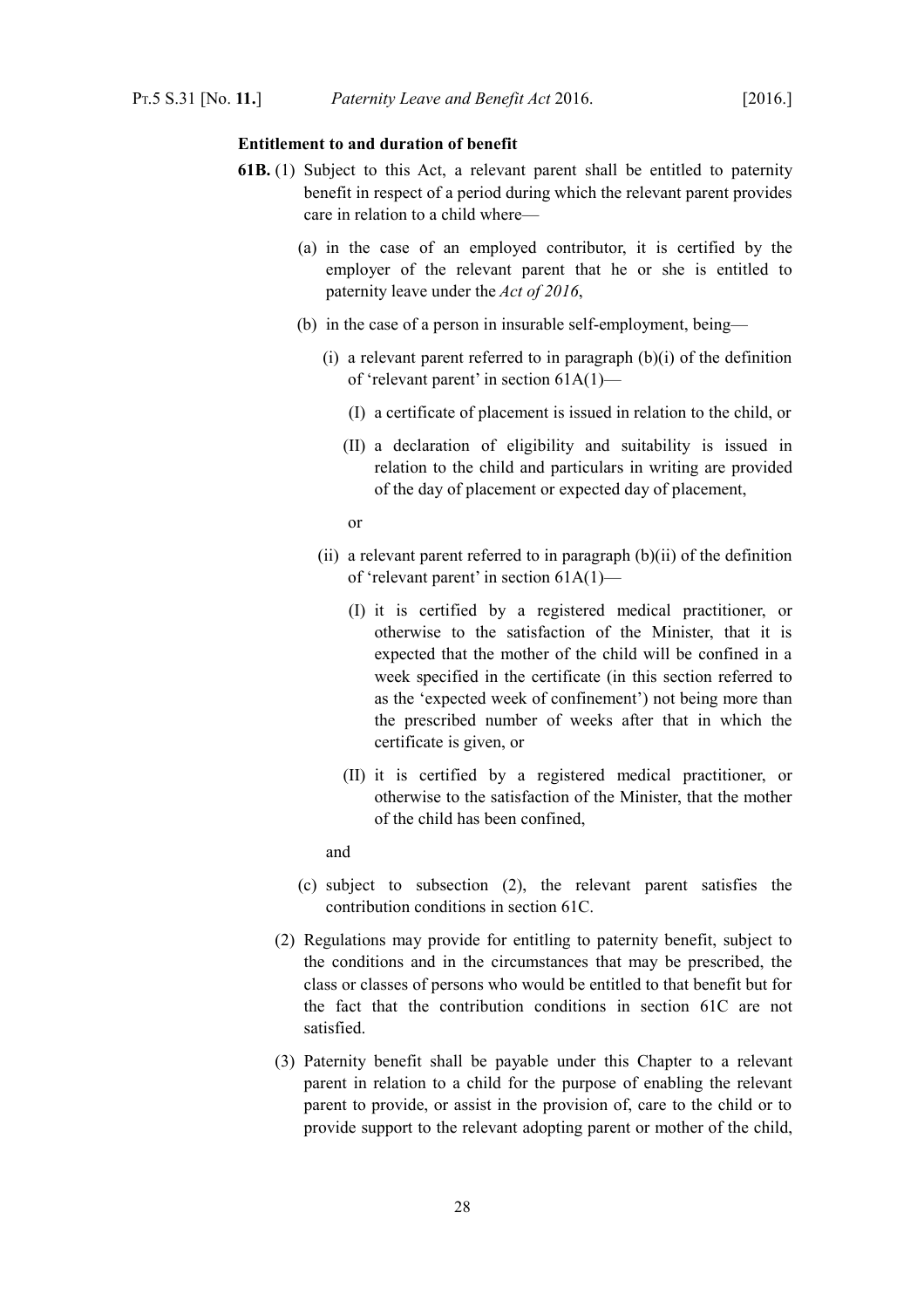as the case may be, or both, and 'provides care in relation to a child' shall be construed accordingly.

- (4) Subject to subsections (5) and  $(7)(c)$ 
	- (a) only one paternity benefit shall be payable in relation to a child, and
	- (b) where—
		- (i) the birth of the child is part of a multiple birth of 2 or more children, or
		- (ii) a person adopts 2 or more children at the same time,

only one paternity benefit shall be payable in relation to the children concerned.

- (5) Subsection (4) shall not operate to prevent paternity benefit from being paid to a relevant parent referred to in paragraph (b)(i) of the definition of 'relevant parent' in section 61A(1) in relation to a child by reason only that paternity benefit has already been paid in relation to that child to a person other than the relevant parent concerned prior to the adoption of the child.
- (6) The surviving parent of a child shall be entitled to benefit under this Chapter as if he or she were the relevant parent and the provisions of this Chapter (other than section 61C) shall apply in the case of the surviving parent where—
	- (a) in the case of a surviving parent who is an employed contributor, it is certified by the employer of the surviving parent that he or she is entitled to transferred paternity leave under the *Act of 2016*, or
	- (b) in any other case, the relevant parent entitled to paternity benefit in relation to the child dies before the expiry of the twenty-eighth week following the date of confinement or day of placement.
- (7) Subject to this Chapter, paternity benefit shall be payable—
	- (a) in the case of an employed contributor—
		- (i) for the period of paternity leave to which the relevant parent is entitled under the *Act of 2016*, or
		- (ii) for the period of transferred paternity leave to which a surviving parent is entitled under the *Act of 2016*,
	- (b) in the case of a person in insurable self-employment, being—
		- (i) a relevant parent referred to in paragraph  $(b)(i)$  of the definition of 'relevant parent' in section 61A(1), for 2 consecutive weeks—
			- (I) beginning on or after the day of placement, and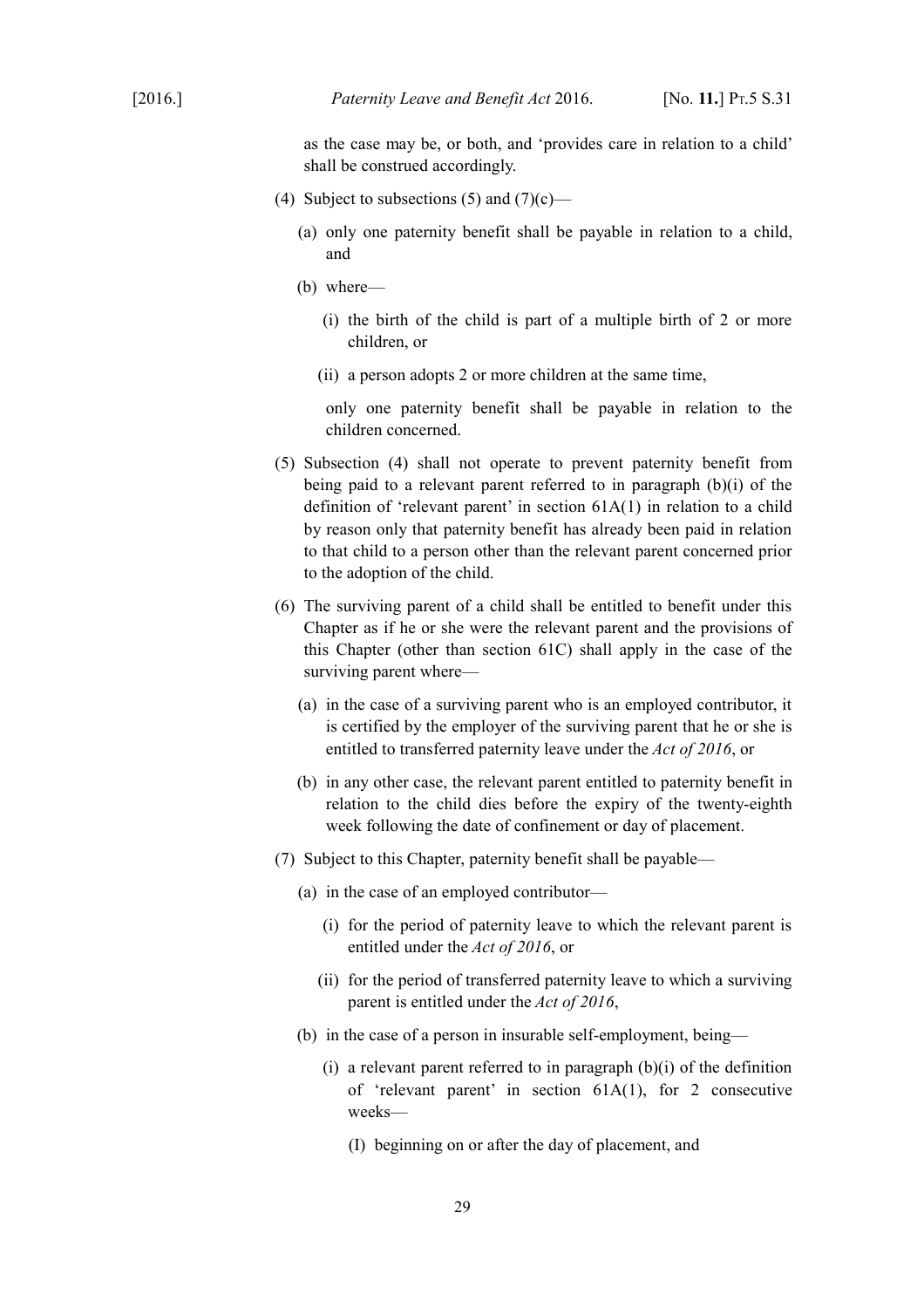(II) ending not later than 28 weeks after the day of placement,

or

- (ii) a relevant parent referred to in paragraph  $(b)(ii)$  of the definition of 'relevant parent' in section 61A(1), for 2 consecutive weeks—
	- (I) beginning on or after the date of confinement, and
	- (II) ending not later than 28 weeks after the date of confinement,

or

- (c) in the case of a surviving parent entitled to paternity benefit under subsection  $(6)(b)$ , being—
	- (i) the relevant adopting parent of the child, for 2 consecutive weeks less any period for which paternity benefit has already been paid in relation to the child—
		- (I) where he or she is entitled to or is in receipt of adoptive benefit under Chapter 11, beginning on the day immediately after the last day for which adoptive benefit is claimed by the surviving parent, or
		- (II) in any other case, within the period specified in paragraph  $(b)(i)(I)$  and  $(II)$ .

or

- (ii) the mother of the child, for 2 consecutive weeks less any period for which paternity benefit has already been paid in relation to the child—
	- (I) where she is entitled to or is in receipt of maternity benefit under Chapter 9, beginning on the day immediately after the last day for which maternity benefit is claimed by the surviving parent, or
	- (II) in any other case, within the period specified in paragraph  $(b)(ii)(I)$  and  $(II)$ ,

but where the surviving parent dies, the benefit shall not be payable for any subsequent day.

- (8) Where a relevant parent to whom paternity benefit is payable in accordance with subsection (7)(b) becomes entitled—
	- (a) pursuant to section 47(4), to maternity benefit under Chapter 9, or
	- (b) pursuant to section  $58(4)(b)(ii)$ , to adoptive benefit under Chapter 11,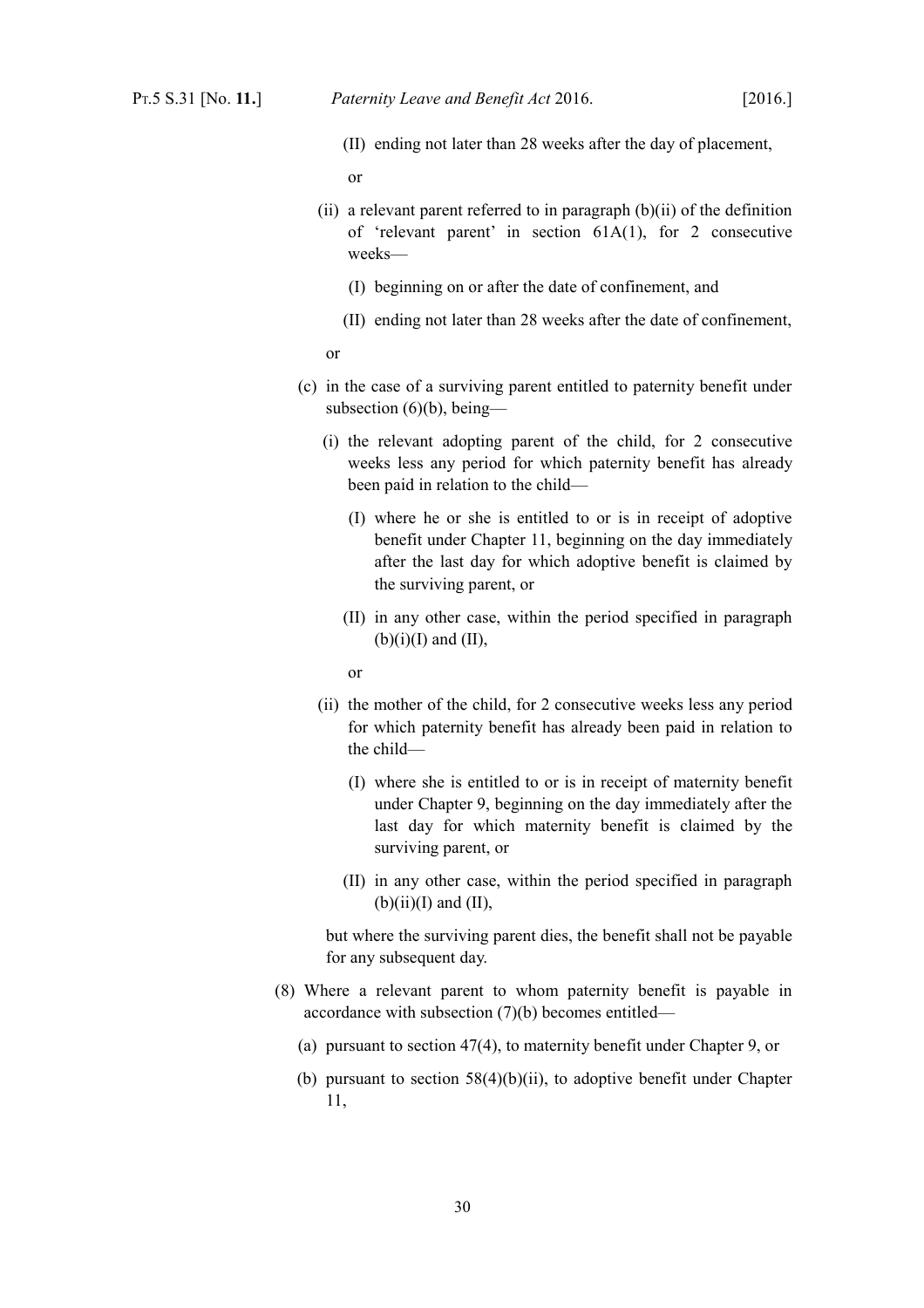the payment of the paternity benefit shall be postponed to the day immediately after the last day for which maternity benefit or adoptive benefit is claimed by the relevant parent.

- (9) Where a relevant parent is entitled to paternity benefit in accordance with subsection  $(1)(b)(ii)(I)$ , the payment of the paternity benefit in accordance with this Chapter may be postponed in the event that the date of confinement occurs after the expected week of confinement and regulations may provide for the period of such postponement.
- (10) In the event of the hospitalisation of the child in relation to whom the relevant parent is entitled to paternity benefit, the payment of the paternity benefit in accordance with this Chapter may be postponed and regulations may provide for the period of such postponement.
- (11) Where provision is made under subsection (10) for the postponement of the payment of paternity benefit, the payment may be payable after the period specified in subsection  $(7)(b)(i)$  or (ii) but shall not be postponed to a day later than the day immediately after the day on which the child is discharged from hospital.
- (12) For the purposes of this section, a Sunday shall not in any week be treated as a day of entitlement to paternity benefit and, accordingly, the amount payable by way of that benefit for any other day of a week shall be one-sixth of the appropriate weekly rate, subject to the total amount being paid at any time by virtue of this subsection being rounded up to the nearest 10 cent where it is a multiple of 5 cent but not also a multiple of 10 cent, and being rounded to the nearest 10 cent where it is not a multiple of 5 cent or 10 cent.
- (13) In the case of an employed contributor, where the employment ceases during the period for which paternity benefit is payable under this Chapter, the beneficiary shall continue to be treated as if the event which caused the cesser of employment had not occurred.
- (14) Subject to subsection (6), a person who is entitled to, or is in receipt of, adoptive benefit under Chapter 11 in accordance with section 58(4) (a)(i) or (b)(i) shall not be entitled to benefit under this Chapter.
- (15) Regulations may provide for requiring an employer or any other person to furnish any information that may be required for the purposes of determining a claim for paternity benefit.
- (16) This section applies—
	- (a) in the case of a child who is, or is to be, adopted, where the day of placement in respect of the child falls on or after 1 September 2016, or
	- (b) in any other case, where the date of confinement in respect of the child falls on or after 1 September 2016.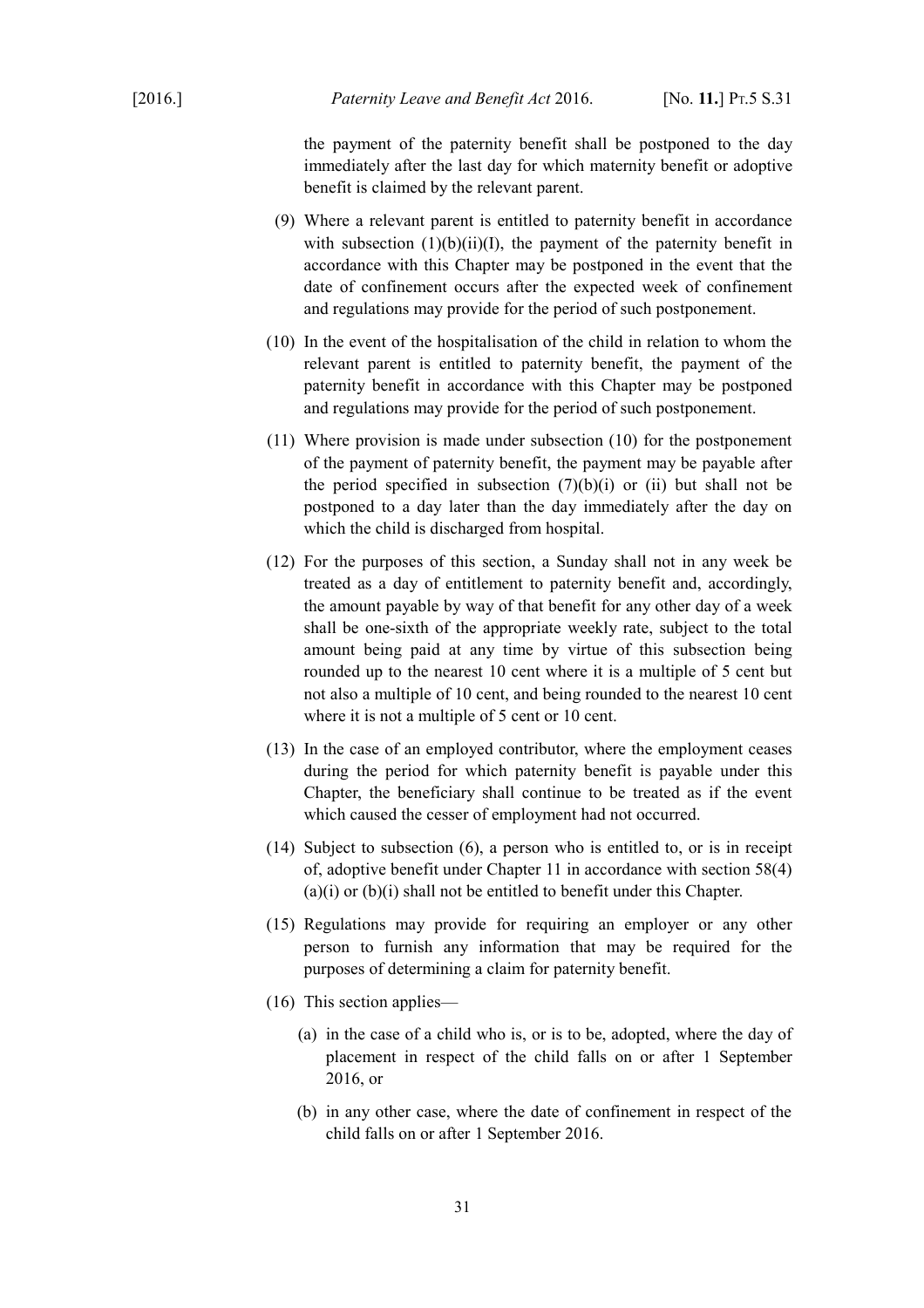## **Conditions for receipt**

- **61C.** The contribution conditions for paternity benefit are—
	- (a) in the case of an employed contributor—
		- (i) (I) that the claimant has qualifying contributions in respect of not less than 39 contribution weeks in the period beginning with his or her entry into insurance and ending immediately before the relevant day, and
			- (II) (A) that the claimant has qualifying contributions or credited contributions in respect of not less than 39 contribution weeks in the second last complete contribution year before the beginning of the benefit year in which the relevant day occurs or in a subsequent complete contribution year before the relevant day, or
				- (B) that the claimant has qualifying contributions in respect of not less than 26 contribution weeks in each of the second last and third last complete contribution years before the beginning of the benefit year in which the relevant day occurs,

or

(ii) that the claimant has qualifying contributions in respect of not less than 39 contribution weeks in the 12 months immediately before the relevant day, or having been in insurable selfemployment, he or she satisfies the contribution conditions in paragraph (b),

and

- (b) in the case of a person in insurable self-employment—
	- (i) that the claimant has qualifying contributions in respect of not less than 52 contribution weeks in the second last complete contribution year or in the third last complete contribution year before the beginning of the benefit year in which the relevant day occurs, or in a subsequent complete contribution year before the relevant day, or
	- (ii) where the claimant was previously an employed contributor, that he or she satisfies the contribution conditions in paragraph (a)(i) or that he or she has employment contributions in respect of not less than 39 contribution weeks in the 12 months immediately before the relevant day.

# **Rate of benefit**

**61D.** Subject to this Act, the weekly rate of paternity benefit shall be an amount equal to the greater of—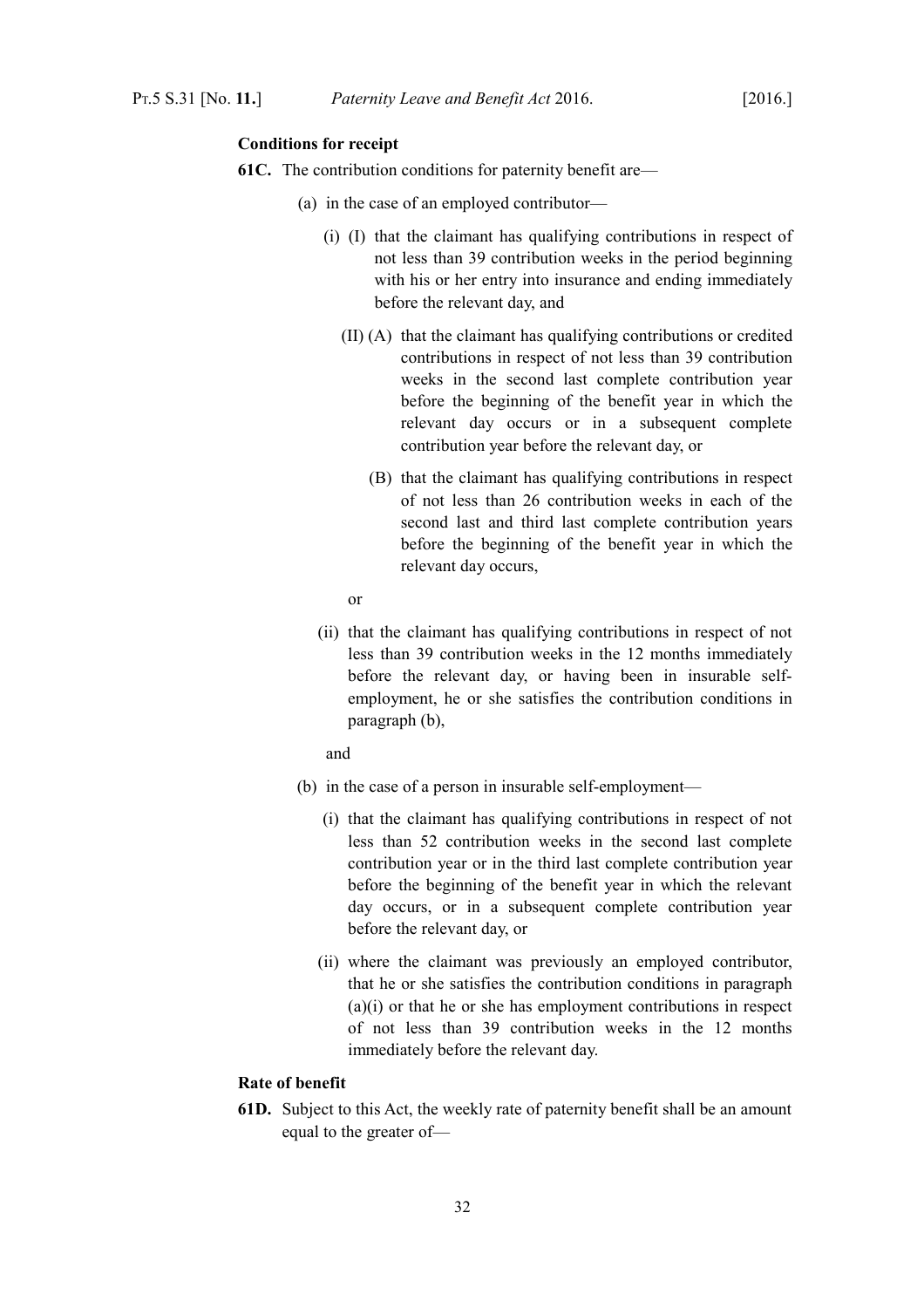- (a) the amount of illness benefit, including any increases of that benefit, which the person would otherwise receive if he or she was entitled to that benefit, or
- (b) €230.

#### **Disqualification**

**61E.** Regulations may provide for disqualifying a relevant parent or a surviving parent for receiving paternity benefit where, during the period for which the benefit is payable, the relevant parent or surviving parent engages in any form of insurable employment, insurable (occupational injuries) employment, insurable self-employment, any employment referred to in paragraph 1, 2, 3 or 6 of Part 2 of Schedule 1 or any self-employment referred to in paragraph 1 or 5 of Part 3 of Schedule 1.".

#### <span id="page-34-3"></span>PART 6

#### <span id="page-34-2"></span>**MISCELLANEOUS**

## <span id="page-34-1"></span>**Amendment of Schedule 3 to Redundancy Payments Act 1967**

- **32.** Schedule 3 to the Redundancy Payments Act 1967 is amended—
	- (a) in paragraph 5, by the insertion of the following subparagraph after subparagraph (d):
		- "(e) any period during which an employee was absent from work while on paternity leave or transferred paternity leave under the *Paternity Leave and Benefit Act 2016*,",

#### and

- (b) in paragraph 8A—
	- (i) by the insertion of the following subparagraph after subparagraph (b):
		- "(ba) a period during which, in accordance with the *Paternity Leave and Benefit Act 2016*, an employee was absent from work while on paternity leave or transferred paternity leave within the meaning of that Act,",

and

(ii) in subparagraph (c) by the substitution of "paragraphs (a), (b) or (ba)" for "paragraphs (a) or (b)".

#### <span id="page-34-0"></span>**Amendment of section 6 of Act of 1977**

- **33.** Section 6 of the Act of 1977 is amended—
	- (a) in subsection  $(2)$ , by-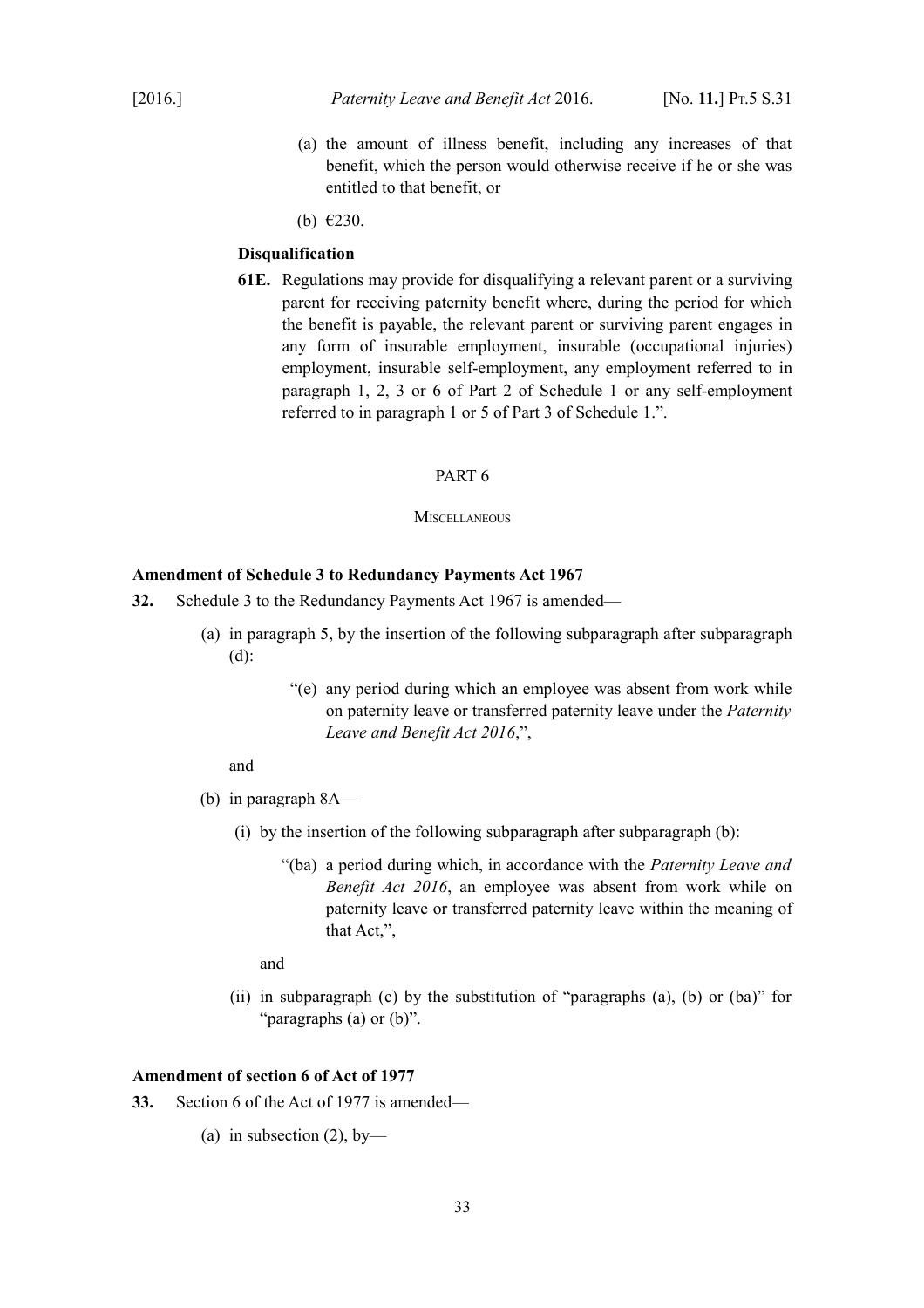- (i) the substitution, in paragraph (h), of "meetings," for "meetings.", and
- (ii) the insertion of the following paragraph after paragraph (h):
	- "(i) the exercise or proposed exercise by the employee of the right under the *Paternity Leave and Benefit Act 2016* to paternity leave or transferred paternity leave within the meaning of that Act,",

and

(b) in subsection  $(2A)$ , by the substitution of ", (h) or (i)" for "or (h)".

#### <span id="page-35-0"></span>**Amendment of Act of 1994**

- **34.** The Act of 1994 is amended—
	- (a) by the insertion of the following in section 2:

" 'paternity leave' and 'transferred paternity leave' have the same meanings as they have in the *Paternity Leave and Benefit Act 2016*;",

- (b) in section 14—
	- (i) by the insertion, in subsection (1), of "and, where applicable, any period of transferred paternity leave taken by her" after "end of her maternity leave", in both places in which it occurs, and
	- (ii) by the substitution of the following for subsection (4):
		- "(4) Notification under subsection (3) shall be given either at the same time as the relevant notification under section 9 or not later than four weeks before—
			- (a) the date which would have been the employee's expected date of return to work under Part IV if she had not taken the additional maternity leave, or
			- (b) where the employee takes transferred paternity leave, the date on which the additional maternity leave is, under subsection (1), to commence.",
- (c) in section  $14A(1)$ , by the insertion of the following after subsection (4):
	- $(5)$  A reference in subsection (1) to the last 4 weeks of maternity leave shall, in the case of an employee who takes transferred paternity leave, be construed as a reference to the last 2 weeks of maternity leave and the period of that transferred paternity leave.",

and

- (d) in section 16—
	- (i) by the insertion, in subsection  $(1)$ , of "and subject to subsection  $(10)$ " after "with this section".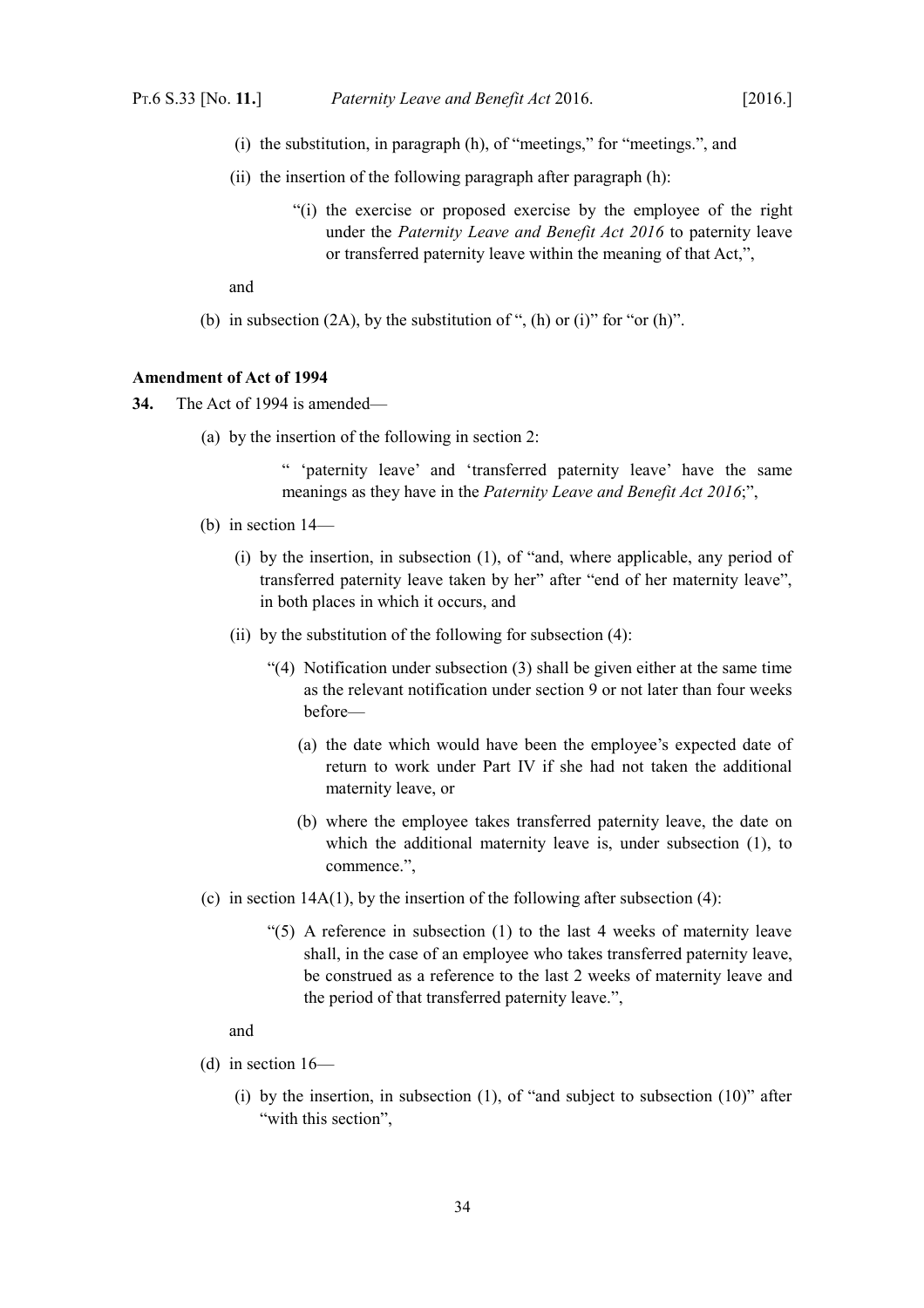- (ii) by the substitution, in subsection (3), of "Subject to subsection (10) and section 16B," for "Subject to section 16B,",
- (iii) by the insertion, in subsection (4), of "or, where applicable, paternity leave under *section [13](#page-16-4)[\(1\)](#page-16-6)* of the *Paternity Leave and Benefit Act 2016*" after "his subsection  $(1)(a)$  leave" in both places where it occurs,
- (iv) by the deletion, in subsection (6), of "under subsection (4)." and the substitution of the following:

"subsection (4) or, where he takes paternity leave under *section [13](#page-16-4)[\(1\)](#page-16-6)* of the *Paternity Leave and Benefit Act 2016*, the date on which the further leave is, under subsection  $(4)$ , to commence.",

- (v) in subsection  $(8)$ 
	- (I) by the insertion of "and paragraphs (a) and (b) of subsection (10)" after "subsections (1) and (4)", and
	- (II) by the substitution of "those subsections or paragraphs" for "those subsections",

and

- (vi) by the insertion of the following after subsection (9):
	- "(10) Where, on the date on which a person becomes entitled under subsection (1) to leave under that subsection, the person is on paternity leave, this section and sections 16A and 16B shall apply to the person subject to the following modifications and any other necessary modifications:
		- (a) where the person is entitled to subsection  $(1)(a)$  leave, the leave shall commence immediately after the end of the paternity leave and, subject to section 16B, end at the end of the twenty-fourth week following the end of the paternity leave;
		- (b) where the person is entitled to subsection (1)(b) leave, the leave shall commence immediately after the end of the paternity leave and, subject to sections 16A and 16B, end at the end of the fortieth week following the end of the paternity leave;
		- (c) a reference in this section and sections 16A and 16B to—
			- (i) subsection  $(1)(a)$  leave shall be deemed to include a reference to a period of leave to which paragraph (a) applies, and
			- (ii) subsection  $(1)(b)$  leave shall be deemed to include a reference to a period of leave to which paragraph (b) applies.".

#### <span id="page-36-0"></span>**Amendment of Act of 1995**

**35.** The Act of 1995 is amended—

(a) by the insertion of the following in section 2: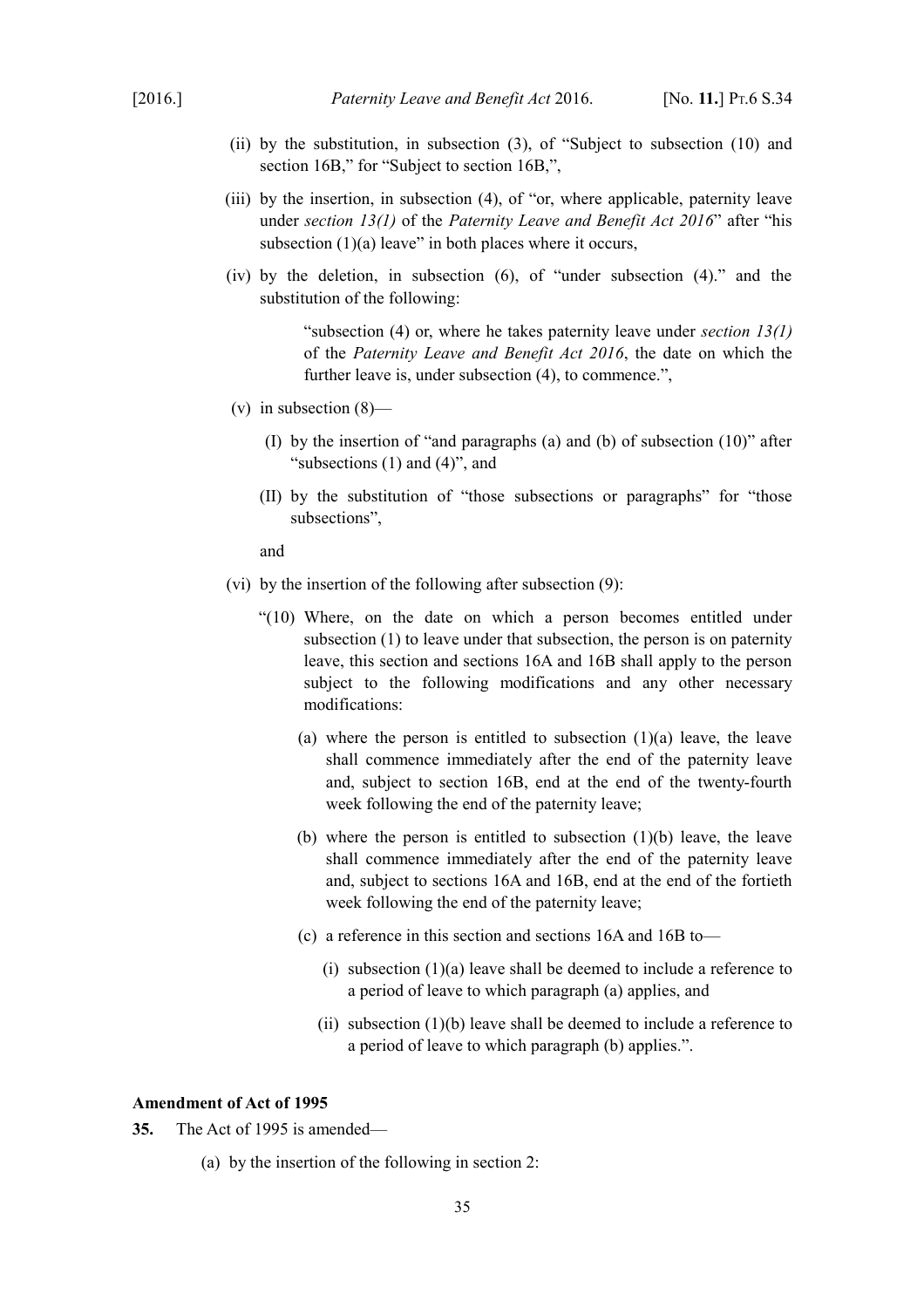" 'paternity leave' and 'transferred paternity leave' have the same meanings as they have in the *Paternity Leave and Benefit Act 2016*;",

- (b) in section  $8(1)$ 
	- (i) by the substitution of "or is on, adoptive leave or transferred paternity leave" for "or is on, adoptive leave", and
	- (ii) by the insertion in paragraph (b) of "or, where applicable, any period of transferred paternity leave", after "adoptive leave",
- (c) by the deletion, in section 8(3), of "additional adoptive leave." and the substitution of "additional adoptive leave or, where the employed adopting mother (or sole male adopter) takes transferred paternity leave, the date on which the additional adoptive leave is, under subsection (1)(b), to commence.",
- (d) in section 9, by the substitution of the following for subsection (3):
	- "(3) The period of adoptive leave referred to in subsection (1) shall commence on the latest of the following:
		- (a) within 7 days of the death of the adopting mother,
		- (b) the day of placement, or
		- (c) where, on the date of the death of the adopting mother, the adopting father is on paternity leave, immediately after the end of the paternity leave.",

#### and

- (e) in section 10, by the substitution of the following for subsection (5):
	- "(5) The period of additional adoptive leave referred to in subsection (1) shall commence—
		- (a) within 7 days of the death of the adopting mother,
		- (b) where, on the date of the death of the adopting mother, the adopting father is on paternity leave, immediately after the end of the paternity leave, or
		- (c) where the adopting father was on adoptive leave, on the day immediately following the end of such leave.".

## <span id="page-37-0"></span>**Amendment of section 126 of Taxes Consolidation Act 1997**

- **36.** Section 126 of the Taxes Consolidation Act 1997 is amended in paragraph (a) of subsection (2A) by—
	- (a) the deletion of "and" after "benefit," in subparagraph (ii),
	- (b) the substitution of "benefit, and" for "benefit." in subparagraph (iii), and
	- (c) the insertion of the following subparagraph after subparagraph (iii):
		- "(iv) paternity benefit.".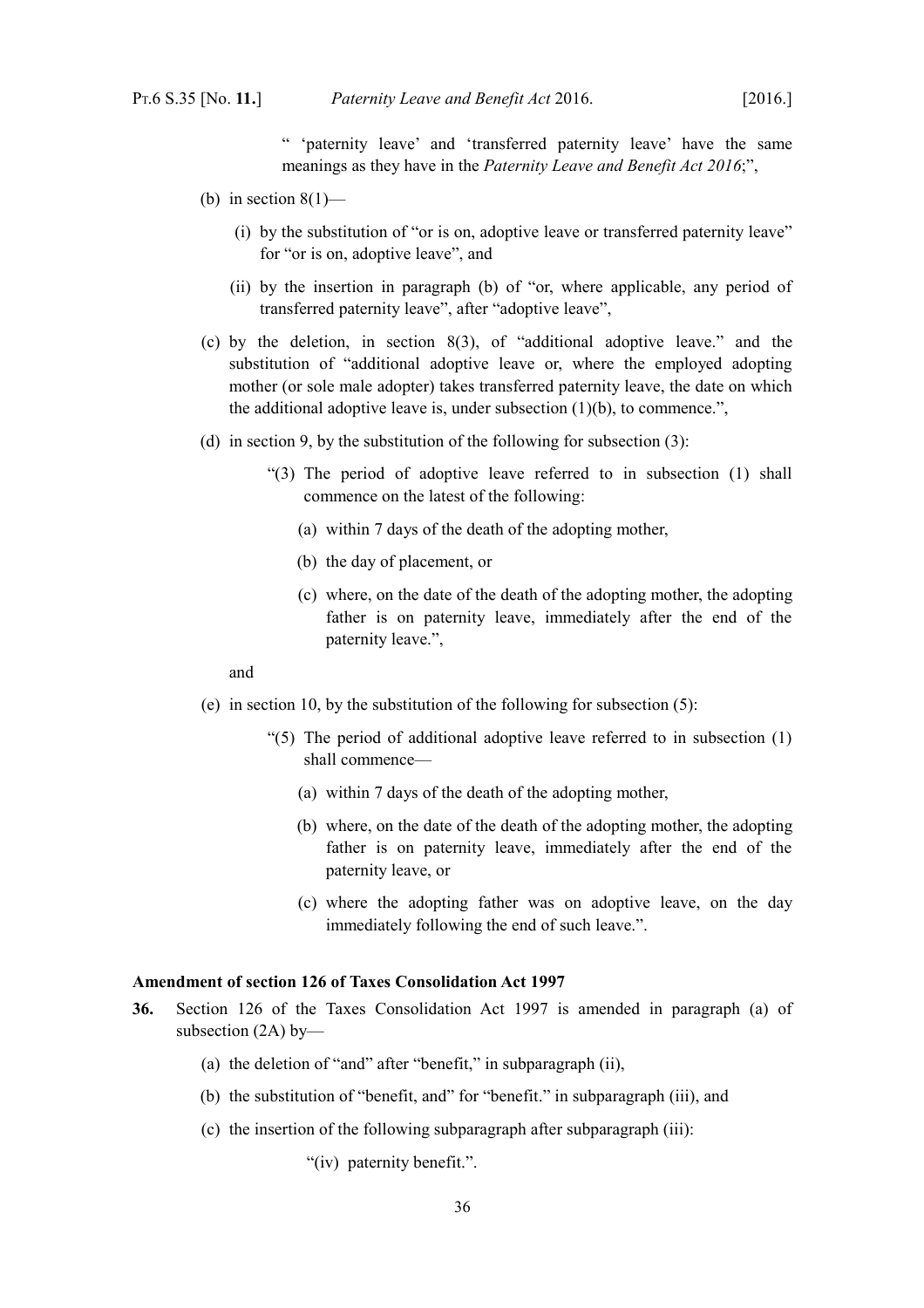## <span id="page-38-0"></span>**Amendment of Act of 2015**

- **37.** The Act of 2015 is amended—
	- (a) in subsection  $(7)$  of section  $41-$ 
		- (i) in paragraph (d), by the deletion of "and" after "been reduced,",
		- (ii) in paragraph (e), by the substitution of "the dispute, and" for "the dispute.", and
		- (iii) by the insertion of the following paragraph after paragraph (e):
			- "(f) in the case of a dispute relating to the entitlement of an employee under the *Paternity Leave and Benefit Act 2016*, it has been referred to the Director General after the expiration of the period of 6 months beginning on—
				- (i) in the case of an employee to whom paragraph (a) of the definition of relevant parent within the meaning of that Act applies, the day of placement within the meaning of that Act or, in circumstances where no placement takes place, the date on which the employer receives the first notification of the relevant parent's intention to take leave under that Act,
				- (ii) in the case of an employee to whom paragraph (b) of the definition of relevant parent within the meaning of that Act applies, the date on which the employer is informed that the expectant mother of the child concerned is pregnant, or
				- (iii) in the case of a surviving parent within the meaning of that Act, the date on which the employer is informed that the relevant adopting parent within the meaning of that Act or mother of the child, as the case may be, has died.",
	- (b) in Part 1 of Schedule 1, by the insertion of the following paragraph after paragraph 20:

"21. *Paternity Leave and Benefit Act 2016*",

(c) in Part 3 of Schedule 5, by the insertion of the following paragraph after paragraph 5:

"6. *Parts 2* and *3* of the *Paternity Leave and Benefit Act 2016*",

and

- (d) in Schedule 6—
	- (i) in Part 1 (Acts of the Oireachtas), by the insertion of the following paragraph after paragraph 35:

"36. *Section [28](#page-25-3)[\(1\)](#page-25-4)* of the *Paternity Leave and Benefit Act 2016*",

and